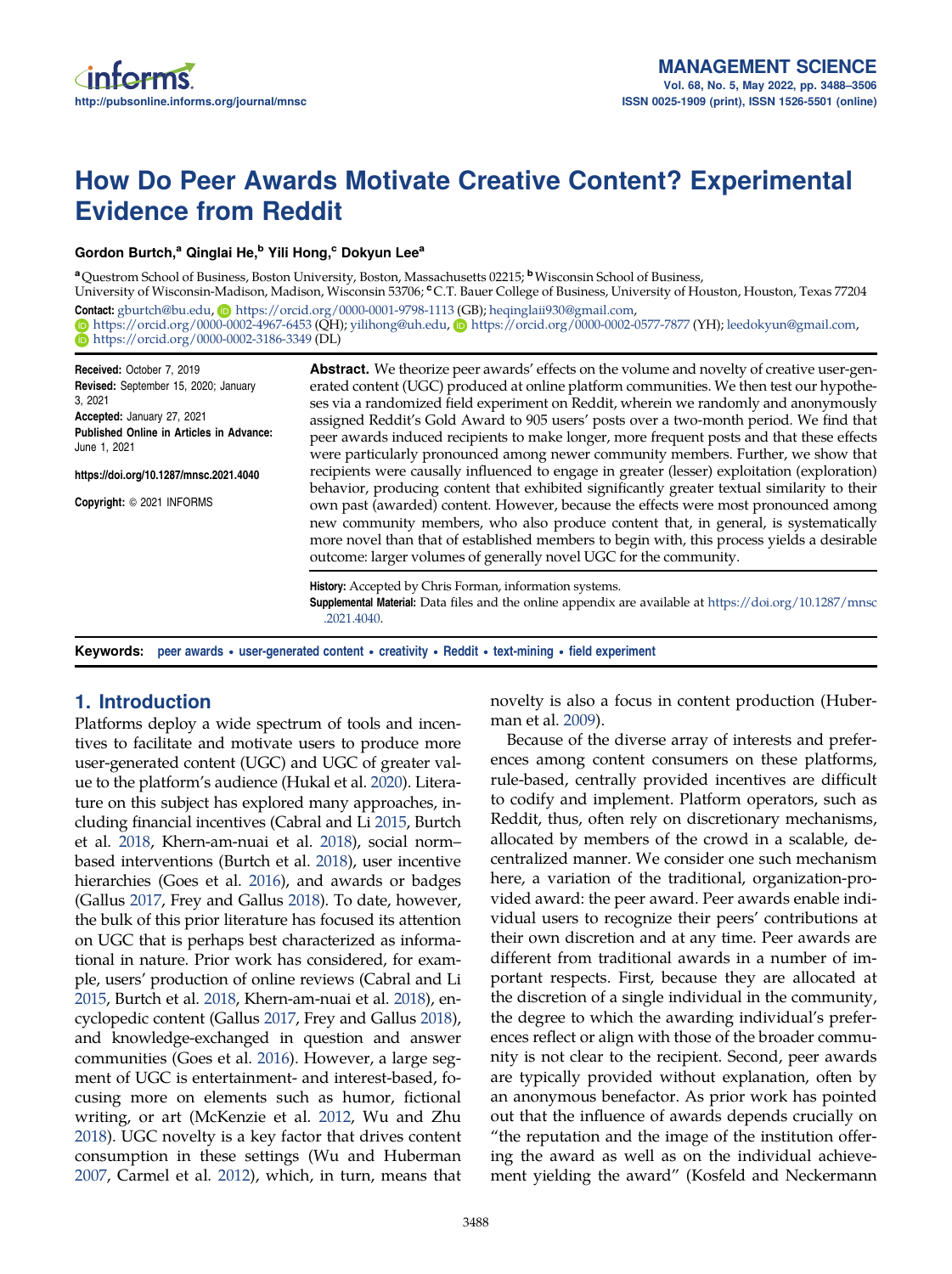[2011,](#page-18-0) p. 97), the motivational benefits of peer awards are not altogether clear. Accordingly, we seek to assess peer awards' motivational influence here.

We also consider the unique potential of peer awards to facilitate the production of novel subject matter and material in UGC given the aforementioned importance of content novelty for engagement (Carmel et al. [2012\)](#page-17-0). Peer awards may foster novel content in at least two ways. First, by helping to retain newer community members, peer awards may encourage contributions from individuals with new ideas and perspectives (Lampel et al. [2006,](#page-18-0) Perretti and Negro [2007,](#page-18-0) Toubia and Netzer [2017](#page-18-0)). Second, by building recipients' self-efficacy and intrinsic motivation, they may set the stage for established community members to explore and experiment with new ideas and subject matter (March [1991\)](#page-18-0), fostering creativity (Malik and Butt [2017](#page-18-0)). Conversely, to the extent that peer awards provide a signal of audience preferences, peer awards may encourage new community members to engage in exploitation, to persist in producing their novel (compared with longer-tenured peers) subject matter. We, thus, address the following research questions: (1) To what extent are peer awards effective at motivating larger volumes of content contributions from community members in creativity-oriented UGC settings? (2) To what extent do the effects of peer awards accrue to new community members in particular? (3) Do peer awards induce systematically more exploration or exploitation behavior in community members' content production?

To evaluate these questions, we conducted a randomized field experiment on Reddit, leveraging its native peer award feature, Reddit Gold. We purchased and randomly allocated Gold Awards (anonymously) to 905 unique posts/users in three creative writing–oriented subreddits. We examined the effect that peer awards had on the quantity of content subsequently produced by recipients. Further, we examined the extent to which award receipt drove recipients toward exploration versus exploitation behavior in terms of both the domain of their subsequent contribution (i.e., the same subreddit in which the award was received versus alternative subreddits) and the semantic similarity between subsequent content and awarded content.

Our results demonstrate a clear positive effect of peer awards on the quantity of UGC that recipients produce. Compared with control subjects, treated subjects were 6.3% more likely to contribute additional content in the two weeks following treatment ( $p < 0.01$ ), and award recipients authored posts that were 40.7% ( $p < 0.001$ ) longer, on average, over the same period. Further, we find that the motivational effects manifest asymmetrically upon new members. Finally, we find evidence that award receipt causes recipients to engage in greater exploitation behavior, broadly. Treated subjects were significantly more likely to post content to the same subreddit on which the award was received and significantly less likely to post in other subreddits and crafted content that was significantly more similar (based on textual similarity measures) to their own past (awarded) content. Collectively, our results suggest that peer awards have positive collective benefits for the community; they help to retain new members, and they encourage those new members to produce more of their (relatively novel and, thus, more desirable) con $tent.$ <sup>1</sup> In addition to empowering users to recognize their peers, peer awards also provide a useful revenue stream for the platform.

Our study contributes to prior research in a number of ways. Extending the prior literature on interventions to motivate UGC contribution (Cabral and Li [2015](#page-17-0), Gallus [2017,](#page-18-0) Burtch et al. [2018,](#page-17-0) Frey and Gallus [2018](#page-17-0), Khern-am-nuai et al. [2018,](#page-18-0) Huang et al. [2019](#page-18-0)), our work highlights how peer awards can be useful for fostering more content and more novel content in particular. Peer awards are particularly useful for attracting and retaining new community members. We also find that peer awards encourage an exploitation response on the part of those affected new members, and this response is desirable because new users provide systematically more novel content to begin with. Therefore, this paper also contributes the literature on the role of incentives in motivating exploitation (versus exploration) behaviors (Eisenberger and Rhoades [2001](#page-17-0), Ederer and Manso [2013\)](#page-17-0) in the context of creative content production.

# 2. Theory and Hypotheses 2.1. Peer Awards and UGC Production

A great deal of work has documented the positive impacts of different platform incentives on the production of user-generated content. For example, prior work has examined the efficacy of financial incentives (Cabral and Li [2015](#page-17-0), Khern-am-nuai et al. [2018\)](#page-18-0), social norm–based interventions (Chen et al. [2010](#page-17-0), Burtch et al. [2018](#page-17-0)), user incentive hierarchies (Goes et al. [2016](#page-18-0)), badges (Ramirez [2017\)](#page-18-0), and awards (Restivo and Van De Rijt [2012](#page-18-0), Gallus [2017](#page-18-0)) as alternative means of motivating users in digital settings to produce more output. It is the latter work on which we build most directly, as we consider a relatively understudied form of award, namely the peer award.

Perhaps the most notable example of work studying the effects of awards on individuals' production of UGC is that by Gallus ([2017](#page-18-0)). Randomly assigning a centrally administered symbolic award to various Wikipedia editors, Gallus found that recipients' productivity rose and that the award was particularly useful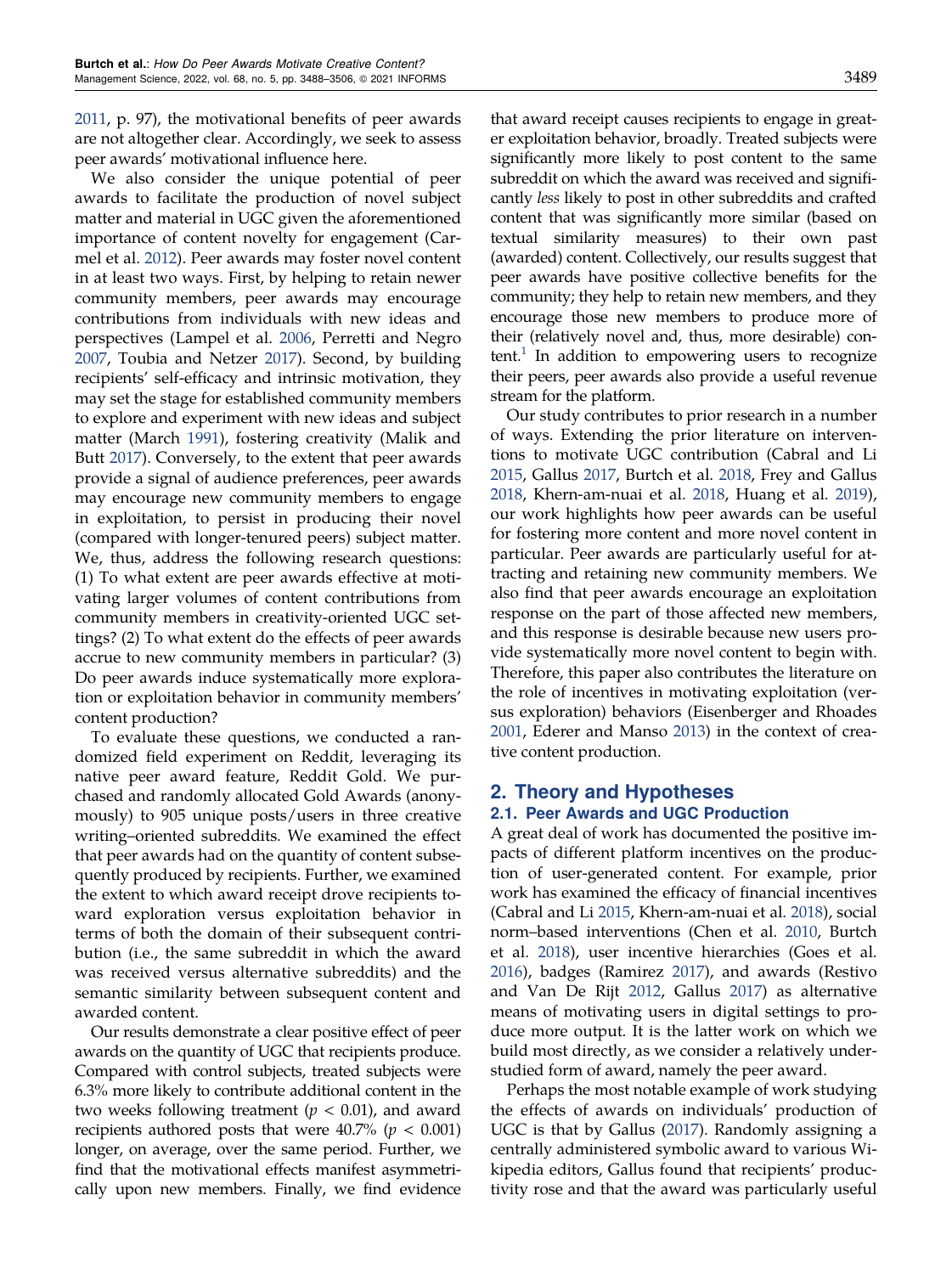<span id="page-2-0"></span>for the retention of newly joined editors. There are a number of reasons to believe that peer awards, like more traditional awards, are useful for motivating an increased quantity of content production on the part of recipients (Ramirez [2017\)](#page-18-0). First, peer awards deliver substantive validation and encouragement to recipients (Gallus [2017](#page-18-0)), implying that content creators' effort and work are recognized by their community (Frey and Gallus [2018](#page-17-0)). This recognition can increase recipients' self-efficacy and perception of their competence. Second, receipt of a peer award, like a traditional award, has the potential to induce generalized reciprocity. Third, peer awards may confer status in the community, making recipients more visible to peers. Recipients may expend greater effort to maintain that status or prestige.

There are a number of unique aspects of peer awards that distinguish them from traditional awards, which may, thus, lead to very different effects. First, peer awards are not provided by a centralized authority; rather, they communicate approval from a single peer in the community, who may hold niche preferences. Thus, whereas traditional awards may be interpreted as conveying extensive, broad appreciation and recognition from a broader collective, peer awards instead reflect intense appreciation from a single party. This may be a boon for the platforms that tend to employ peer awards given the open-ended nature of content they facilitate and the highly heterogeneous consumer preferences they seek to address. However, the fact that peer awards do not clearly or necessarily represent broad opinion may also imply relatively weaker motivational effects than what has previously been observed with traditional awards. Second, peer awards are often provided anonymously and without rationale (this is the default setting on Reddit, for example) despite that the motivational effects of traditional awards have been argued to depend on the reputation of the institution offering the award and on the individual achievement that led to the award (Kosfeld and Neckermann [2011](#page-18-0)). Although traditional awards are well defined, well justified, and regularly scheduled in their provision, peer awards are subjective and discretionary in their assignment. As a result, the positive effects of peer awards on user productivity may, in fact, be rather small if not absent altogether.

Nonetheless, there are also unique aspects of peer awards that may make them particularly motivating for recipients; their delivery timing and source both lend them well to the fostering and maintenance of intrinsic motivation. Some recipients may perceive traditional awards as an instrumental tool that the organization or platform employs to elicit desirable behavior (Morgan [1984](#page-18-0)). In extreme cases, such a perception may lead recipients to view awards as a tool of control, undermining their autonomy and thereby diminishing their intrinsic motivation (Deci and Ryan [2002](#page-17-0)). Such perceptions are more likely to manifest when awards are preplanned, and contributors are aware of them in advance of task performance (Deci et al. [1999](#page-17-0)). By contrast, peer awards are not preplanned; individual members of the community assign the award following task performance at their own discretion. Award assignors' motives are, thus, more likely to be viewed as pure because they are unlikely to have a significant personal interest in the recipient's subsequent contributions. Peer awards are, thus, more likely to foster and maintain recipients' intrinsic motivations.

Thus, although some aspects of peer awards may impede any positive motivational effects, the simultaneous presence of other aspects that may amplify positive motivational effects leads us to hypothesize a positive relationship between receipt of a peer award and the quantity of content that users subsequently produce.

**Hypothesis 1.** Peer awards have a positive effect on the volume of UGC that users produce.

### 2.2. Peer Awards and Content Novelty

Several studies have attempted to measure the novelty of textual documents. A stream of literature in document retrieval deals with the topic of novelty mining, which seeks to identify documents containing novel, nonredundant information, which may be useful for corporate/competitive intelligence and cybersecurity practices (Tsai et al. [2010\)](#page-18-0). Recently, scholars in marketing (Toubia and Netzer [2017\)](#page-18-0) and strategy (Balsmeier et al. [2017](#page-17-0)) have also begun to develop text-mining measures to identify innovative, novel ideas, for example, in patents. One common method of quantifying textual novelty in past literature, which we also employ here, relies on vector representations of documents, which are used to calculate distance metrics, for example, Jaccard or cosine distance (Hass [2017\)](#page-18-0).

In the literature on UGC, a number of studies have leveraged such measures to evaluate the association between content novelty and popularity or engagement. For example, Carmel et al. ([2012](#page-17-0)) examine the novelty of blog posts relative to alternative sets of reference posts and show that novelty is an informative predictor of content popularity. Other work demonstrates that the linguistic novelty of Reddit post titles (Lakkaraju et al. [2013\)](#page-18-0) and post content (Mendelsohn and Li [2017](#page-18-0)) are informative predictors of engagement. Despite their correlational nature, these past studies collectively suggest that UGC novelty is an important determinant of content engagement and popularity, both generally and at Reddit specifically.<sup>2</sup> A natural question we, therefore, explore is the manner and extent to which incentives, namely peer awards, influence the novelty of content that users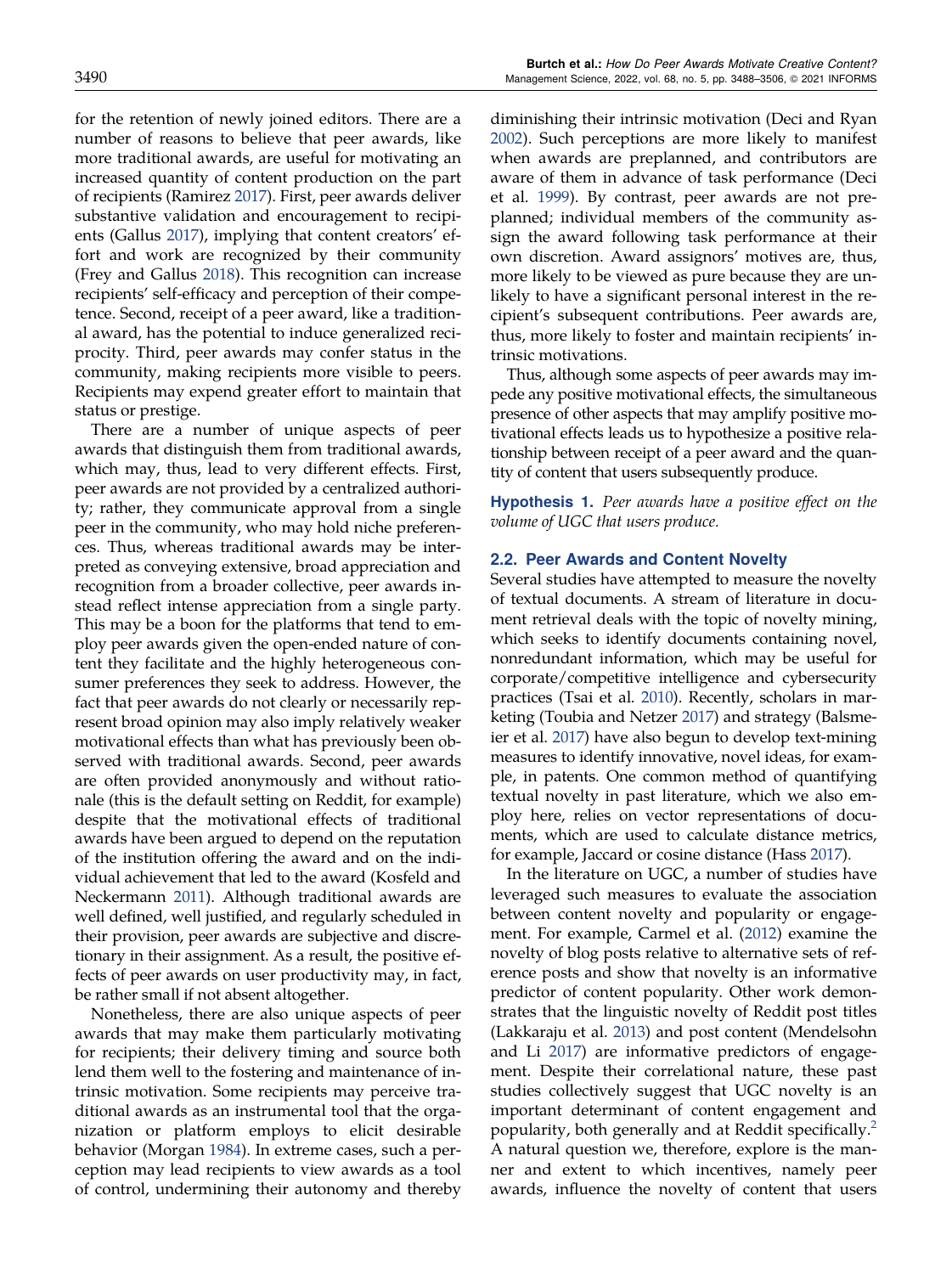<span id="page-3-0"></span>produce. Although a number of prior works have sought to measure and evaluate the effects of novelty, little prior work has sought to understand how novelty can be encouraged in UGC production as we seek to analyze in this paper.

We consider two alternative paths by which novel content may manifest. First, new entrants may bring with them novel ideas and perspectives, making them more likely to produce novel material. For example, Perretti and Negro [\(2007\)](#page-18-0) study the relationship between film production team composition and "genre innovation" in Hollywood. These authors demonstrate that innovation is more likely to occur in the film context when new members enter production teams. These results are generally consistent with prior claims that film producers see greater market success when they blend in novel elements with material (Lampel et al. [2006](#page-18-0)). Second, as frequently considered in the innovation literature (March [1991](#page-18-0)), innovation may manifest from individual experimentation and exploration. We, thus, consider each of these two paths to novelty separately, considering whether and to what extent peer awards may be particularly effective for retaining and motivating new community members as well as the extent to which peer awards may induce exploration (exploitation) behavior in the content-generation process.

We first conceptualize that peer awards will have a particularly strong motivating influence upon new community members. Peer recognition and a feeling of inclusion are particularly meaningful for new community members. This is because new members of the community hold fewer community bonds and ties (Ren et al. [2007\)](#page-18-0). Whereas established members are more likely to hold community attachments that motivate their contributions, new members are particularly responsive to peer outreach and expressions of approval and recognition. In this respect, our expectations are consistent with the findings of Gallus ([2017](#page-18-0)) around the effects of more traditional awards on Wikipedia as she observed those awards were indeed particularly useful for the retention of newer editors. If peer awards are indeed particularly influential upon newer community members, this would have desirable implications for content novelty because new members tend to bring new ideas and content. Moreover, an outsized effect on newer community members might even imply the desirability of an exploitation response as this would trigger newer community members to continue producing their relatively (compared with established members) more novel content. We formalize our second hypothesis as follows:

**Hypothesis 2.** The relationship between peer awards and UGC contribution volumes is stronger for newer community members.

March [\(1991\)](#page-18-0) first defined exploration as "things captured by terms such as search, variation, risk taking, experimentation, play, flexibility, discovery, innovation," and he defined exploitation as "such things as refinement, choice, production, efficiency, selection, implementation, execution" (p. 71). The possible effect of incentives on individuals' tendency to engage in exploration versus exploitation was notably raised by March [\(1991](#page-18-0)) in that seminal paper on the topic.

A stream of work has subsequently examined those effects empirically, typically within organizational settings involving regular employees, academics, or scientists (Zhou [1998](#page-18-0), Azoulay et al. [2013](#page-17-0), Ederer and Manso [2013,](#page-17-0) Lee and Meyer-Doyle [2017](#page-18-0)). This literature documents that incentives often induce workers to repeat what has worked well in the past (Ederer and Manso [2013\)](#page-17-0), reducing innovative behavior, particularly when an incentive is tightly coupled to a worker's most recent work activities (Azoulay et al. [2013](#page-17-0), Lee and Meyer-Doyle [2017\)](#page-18-0). These prior observations are also consistent with much of the literature on individual creativity, which speaks to the undermining influence of extrinsic rewards on creativity. For instance, several studies document that extrinsically motivated individuals generate fewer original ideas (Taggar [2002](#page-18-0), Anderson and Gasteiger [2008\)](#page-17-0) and exhibit less creativity (Eisenberger and Armeli [1997](#page-17-0), Eisenberger and Rhoades [2001\)](#page-17-0). In the exploration–exploitation literature, recent work has documented that recent declines in performance tend to trigger individuals to engage in exploration to identify a new approach that offers better results (Døjbak Håkonsson et al. [2016\)](#page-17-0).

However, the mechanisms for these negative effects of incentives on creativity that are identified in the literature suggest that peer awards may, in fact, yield an exploration response because peer awards are more likely than traditional awards to foster and maintain intrinsic motivation, as noted earlier, because of their source (peers rather than the platform operator) and discretionary (rather than preplanned) nature. Moreover, the absence of a clear rationale for peer awards may also make them more likely to yield an exploration response, bearing in mind the prior finding that the exploitation response to incentives is systematically weaker when incentives are decoupled from recent work activity (Azoulay et al. [2013,](#page-17-0) Lee and Meyer-Doyle [2017](#page-18-0)). And even the individual exploration–exploitation literature has noted that this decision depends crucially on an individual's emotional state such that positive emotions are more likely to drive exploration (Døjbak Håkonsson et al. [2016\)](#page-17-0).

It is also important to bear in mind that the exploitation versus exploration effects of peer awards may depend as well on whether they operate asymmetrically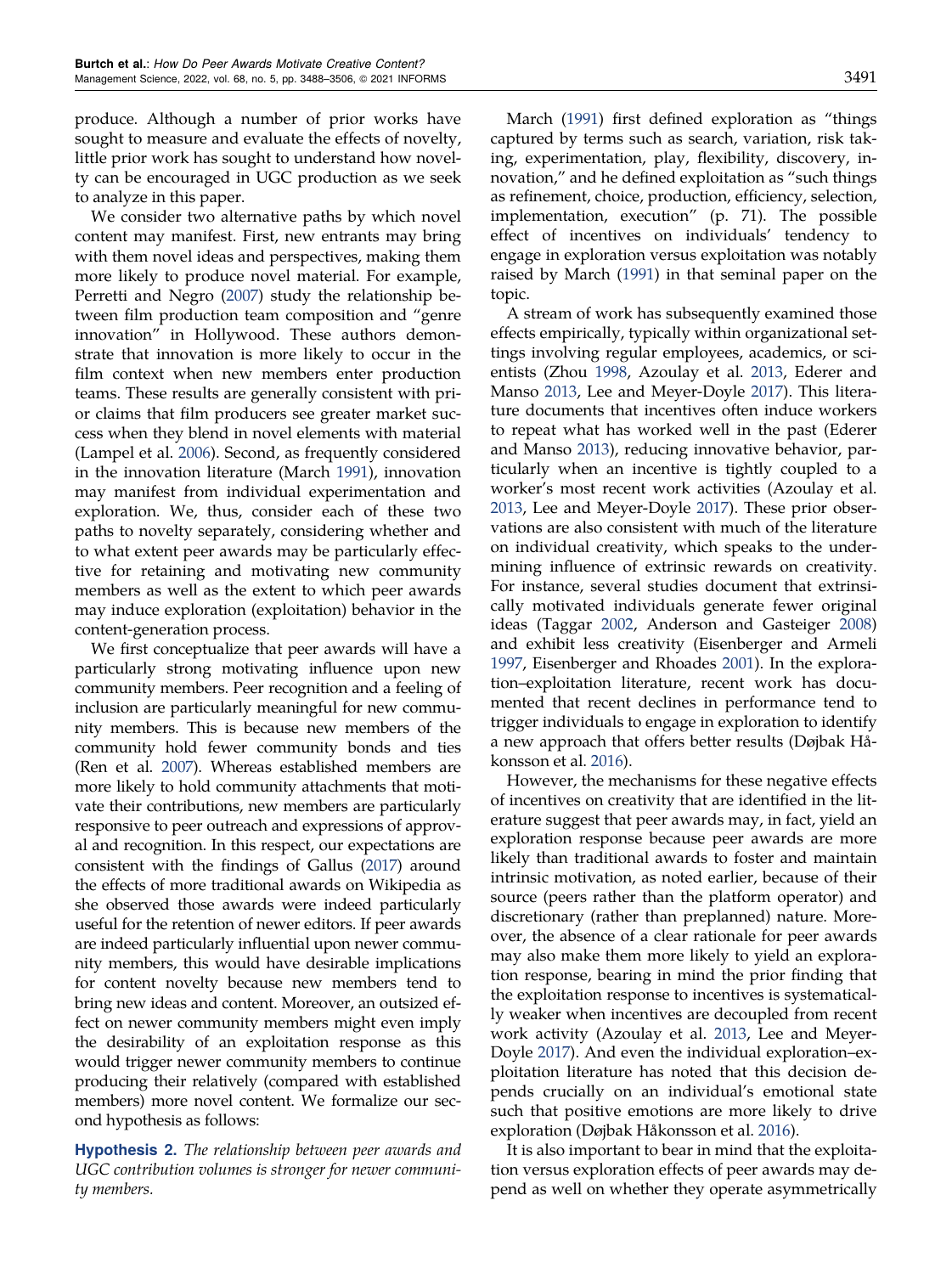<span id="page-4-0"></span>on newer versus more established community members. The exploration–exploitation literature makes clear that firms and individuals shift between periods of exploration or exploitation behavior, depending on their returns from recent initiatives (Holmqvist [2004](#page-18-0), Døjbak Håkonsson et al. [2016](#page-17-0)). In fact, effective managerial decision making has been shown to depend on managers' ability to maintain attention and to effectively choose when to switch between exploration and exploitation states (Laureiro-Martínez et al. [2013\)](#page-18-0). Firms and individuals experiment until they see promise and then shift to a period of refinement and exploitation. Conversely, when individuals or teams perceive success and reap the benefits of exploitation, this drives a positive emotional response and the building of comfort and confidence, which can, in turn, set the stage for an eventual shift toward exploration (Døjbak Håkonsson et al. [2016](#page-17-0)).

Because new community members are just beginning their tenure within the community, by definition, they can be characterized as beginning in a period of exploration when the peer award arrives. The signal of success that a peer award conveys may, thus, drive a shift into a period of exploitation. That is, as these individuals seek to learn "what works" in the noisy environment characterized by varied audience interests and preferences, the positive experience of a peer award may give them pause and drive recipients to invest more deeply in the same area. By contrast, an established contributor, wellversed in the community, is more likely to already be in an exploitation phase when the award arrives. Accordingly, such individuals may instead react primarily to the positive emotional effects of the positive feedback, responding with exploration behavior. Thus, given our prior hypothesis that new members are more responsive to peer awards, we expect that an exploitation response will dominate on average. Our third and final hypothesis is, therefore, as follows:

**Hypothesis 3.** Peer awards drive an exploitation response in UGC production.

# 3. Research Context

To assess these hypotheses, we conducted a randomized field experiment on Reddit, the fifth most visited website in the United States as of September 2020 with more than  $430$  million monthly active users.<sup>3</sup> Reddit is an ideal empirical context for our research because UGC features centrally on the site, embedding rich, textual content contributed by millions of active users. Reddit organizes posts into topic-specific, user-created communities, termed "subreddits," which cover a wide range of subject matter and to which interested users can subscribe. As of September 2020, there are more than 130,000 active subreddits on Reddit.

Similar to many other UGC platforms, Reddit allows its users not only to post content, but also to comment upon and evaluate peer content using upvotes and downvotes. Users can post stories, links, images, and videos, with which other users can then engage. In July 2010, Reddit introduced a novel feature for users to evaluate peer content: the Gold Award. The introduction of the Gold Award provided a way for users to recognize peers' contributions by badging them (referred to as "gilding"). In addition to the symbolic badge, the award provides a recipient with some modest economic benefits. For one week, the recipient receives an ad-free experience on Reddit and discounted access to certain affiliated service providers. Any Reddit user can purchase and assign a Gold Award to a peer; introduction of the award, thus, has the side benefit of providing Reddit with a novel revenue stream.

A unit of Gold presently costs users \$1.99. Upon purchasing a unit, a user can assign it to any peer by gilding the post, comment, or profile page. As shown in Figure [1,](#page-5-0) once gilded, content is permanently highlighted with a gold badge. Although Gold is supplied anonymously to recipients, recipients can directly message the donor, for example, to say thanks, at which point the award assigner has the option to respond and thereby reveal the assigner's identity.

# 4. Experiment Design

# 4.1. Procedure

To test the impact of peer awards on user content generation, we leverage the Gold Award as our treatment and conduct a field experiment on Reddit, randomly and anonymously assigning Gold to users' posts over a two-month period. $4$  The anonymous nature of the gilding process is ideal for our purposes because we wish to avoid confounding effects deriving from the award assigner's identity (Taylor et al. [2019](#page-18-0)). Moreover, recipients' ability to reply with a private message of thanks provides us with a way of exploring mechanisms by which the treatment influences their behavior given that recipients' messages often embed comments that speak to the recipient's beliefs, motivations, or interpretations.

Given our interest not only in understanding the effects of peer awards on UGC volumes, but also on UGC content, we purposefully targeted subreddits in which typical user posts predominantly comprise text and in which posts tend to be relatively lengthy. Table [1](#page-5-0) presents brief descriptions of the three subreddits as well as the experiment setup. We selected three writingfocused subreddits (i.e., r/hfy, r/nosleep, and r/shortscarystories) as content on these subreddits are mostly original writings in which users have a relatively high degree of flexibility to create content with various desired characteristics, such as novelty. Writing-focused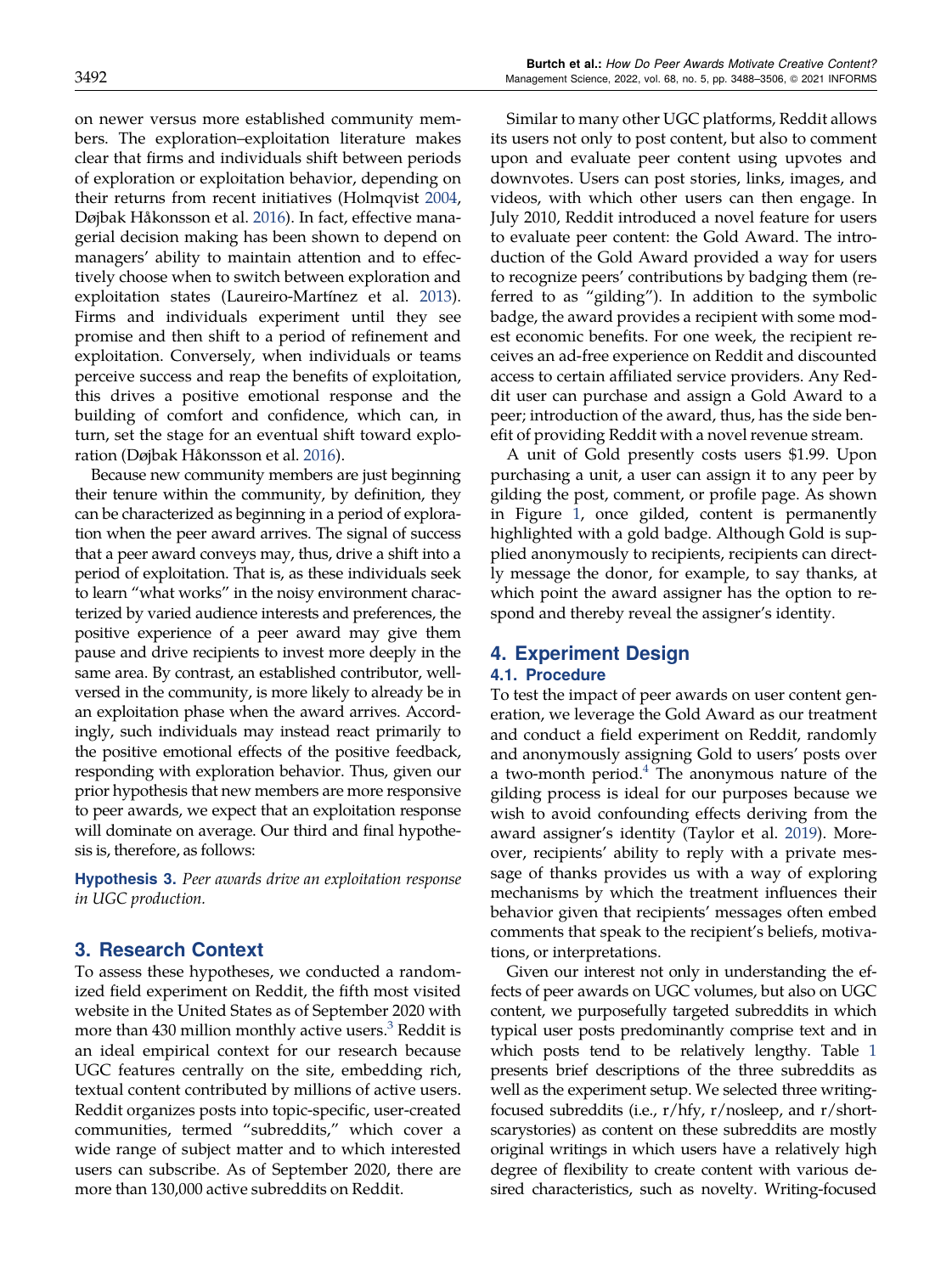

<span id="page-5-0"></span>

|              | <b>Showerthoughts</b>                                                                                                                                                                                                                  |  |
|--------------|----------------------------------------------------------------------------------------------------------------------------------------------------------------------------------------------------------------------------------------|--|
| <b>Posts</b> |                                                                                                                                                                                                                                        |  |
| 16<br>٠      | Posted by u/Evexium 12 days ago<br>Whenever you see people's tongue getting cut out in movies the first thought that seems<br>horrible is losing ability to speak cohenrently. However losing the ability to taste seems<br>far worse. |  |
|              | $\Box$ 6 Comments $\land$ Share $\Box$ Save $\bigcirc$ Give Gold $\oslash$ Hide $\blacksquare$ Report<br>94% Upvoted                                                                                                                   |  |

subreddits have become an important influential community on Reddit. For example, r/nosleep is ranked the 44th subreddit in terms of number of subscribers.<sup>5</sup>

Based on the number of new submissions in the three selected subreddits, we sample the posts using stratified randomization to ensure the samples follow the actual content distribution across three selected subreddits. We developed experimental infrastructure, comprising a series of Python scripts, to automate the execution of our field experiment, including collection of user posts and profile data, randomization, balance checks, treatment assignment, and posttreatment data collection. Each aspect was conducted using the Reddit application programming interface (API). The experiment extended over a multimonth period (between January and March 2019) with users gradually being recruited on a day-by-day (iterative) basis. Every 24 hours, our scripts would execute, identifying users who had posted new content to our three subreddits of interest since the last run. The scripts would then consider the identified users for recruitment, depending on a set of recruitment criteria. These recruitment criteria related to (i) whether the user had already entered the experiment previously (in which case the user would be ignored) and (ii) the features of the content the user posted. Thus, upon entering our experiment, any user was considered for treatment intervention or control only once. The complete experimental procedure, implemented every 24 hours, is detailed next.

First, given the large volume of daily posts on Reddit, with each iteration, we limited our attention to posts created on our three subreddits of interest over the prior 24-hour period. This step ensured that the posts (and associated users) considered in our experiment were still visible and of interest to the Reddit community at the time of treatment. Second, to ensure users were not treated repeatedly or randomized into competing experimental conditions, we filtered out all posts submitted by users who had previously entered into the experiment (e.g., on any prior iteration). Additionally, we filtered out some posts based on content features. Specifically, we filtered posts that had a low or negative number of net votes (an indication of lack of quality from other Redditors and, therefore, not plausible potential candidates for an organic Gold Award) to ensure treatment would not appear suspicious to the recipient or other users. We also filtered posts that were excessively short to ensure sufficient content for meaningful textual analysis.

Third, we retrieved each post author's meta information, including date of registration, overall link karma,<sup>6</sup> and comment karma<sup>7</sup> for use in randomization balance checks. Fourth, with user-level metadata and the post information extracted in the first step, we performed stratified (by subreddit) randomization, assigning newly identified post creators into a control or treatment group. This stratified (block) randomization ensured that posts were allocated between treatment and control groups in a balanced manner both across and within subreddits. If a user had multiple posts selected for the experiment on a given day, we would rerun the randomization until the user had only one post selected in either the treatment or control group. Note as well that we limited our treatment proportion to no more than 15% of posts in a given subreddit as we wished to avoid

|  | Table 1. Experiment Setup |  |
|--|---------------------------|--|
|--|---------------------------|--|

| Subreddit                                 | Description                                                                                                                | Treatment group   | Control group     |
|-------------------------------------------|----------------------------------------------------------------------------------------------------------------------------|-------------------|-------------------|
| r/hfy<br>r/nosleep<br>r/shortscarystories | Sci-fi, fantasy, and all other stories with a focus on humans<br>Realistic horror stories<br>Original short horror stories | 139<br>639<br>127 | 139<br>638<br>128 |
|                                           | Total number of users entering the experiment                                                                              | 905               | 905               |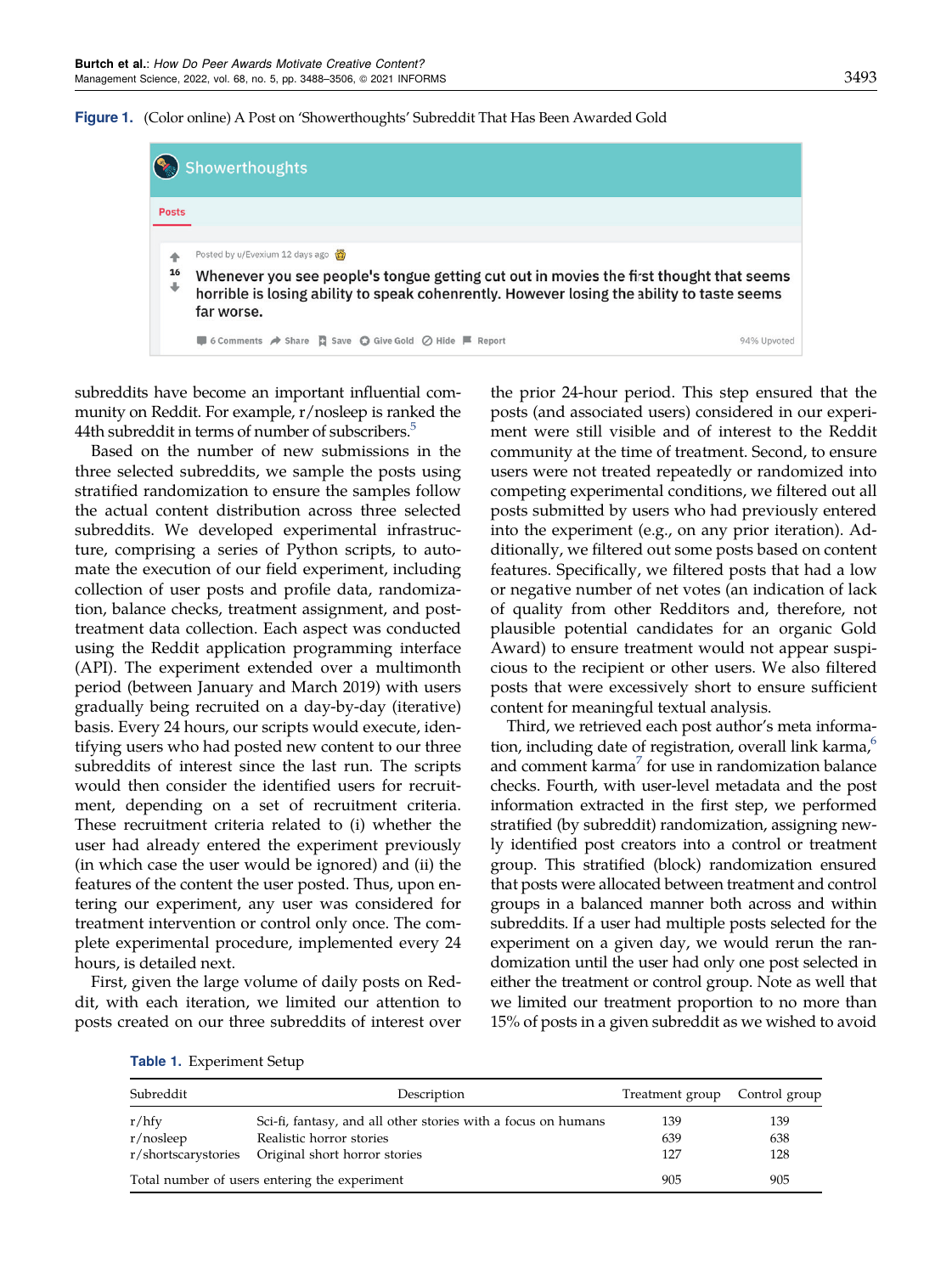<span id="page-6-0"></span>raising concerns among members of the subreddit that our experiment was taking place. Finally, after confirming balanced randomization, we gilded each post in the treatment group, updated the list of recruited users, and manually confirmed that each treated post was, in fact, gilded successfully by visually inspecting the gilded posts through Reddit's browser interface.

Our experiment script was evaluated via two pilot tests on Reddit in October and December 2018 to ensure smooth execution. We began our full-scale execution on January 2, 2019. The experiment was conducted over the course of two months and completed on March 2, 2019. The users in the pilot tests were excluded from the full-scale experiment and associated data analysis. Our final sample for analysis comprises 1,810 Redditors (905 treated, 905 control). Each of these users was randomly assigned to either treatment or control in each 24-hour iteration. We evaluated randomization efficacy by assessing balance on content characteristics  $(i.e.,\text{ *Intervention_Post_Score}_i),*$  user characteristics (e.g.,  $Tenure_i$  and  $Premium_LUser_i$ ), users' prior positive feedback from the Reddit community (e.g., Link\_Karma<sub>i</sub>, Comment\_Karma<sub>i</sub>), and users' pre-experiment content generation activity (e.g., Num\_Posts\_Before<sub>i</sub>, Num\_Posts\_-Before\_SS<sub>i</sub>, Num\_Sub\_Before<sub>i</sub>). As shown in Table 2, pairwise t-tests on all factors in our final estimation sample yield insignificant differences in means.

# 4.2. Measures

We collected posts and comments submitted by all 1,810 users. Our main observation window extends from two weeks prior to a user's entry into our sample to two weeks following entry. A longer term dynamic

Table 2. Randomization Check

analysis is reported as additional findings. We construct several measures that enable us to evaluate our treatment's effects on user content-generation behavior, reflecting changes in user motivation (reflected by UGC quantity, namely posting volumes and post length) and changes in users' exploitation versus exploration behavior. We operationalize the latter based on the community in which a user posts (the subreddit in which treatment took place versus other subreddits) and based on measures of textual novelty, consistent with prior work (Carmel et al. [2012](#page-17-0), Hass [2017\)](#page-18-0).

Our UGC quantity outcomes are defined as follows. Posted is a binary indicator of whether users created any new posts during the two weeks after the treatment. N\_Posts is a count measure of the number of posts generated by a user over the two weeks following the experimental intervention. We also consider the length (in characters) of textual content users produce on a per-post basis following the intervention, Length. If users do not post any content, all three measures take on a value of zero. For those users who create multiple new posts, Length takes on their average character length.

Our UGC exploration–exploitation outcomes are defined as follows. First, for each of the UGC quantity measures described, we further differentiate between whether the content is posted to the subreddit to which the Gold Award was given or to other subreddits. The former reflects a revisiting and possible refinement of the same subject matter and content domain, whereas the latter reflects a shift to explore and experiment with new subject matter and content domains. These alternative dependent variables are

| N     | Variable                   | Description                                                                                                                    | Mean (control)        | Mean (treated)        | t-statistic | $p$ -value |
|-------|----------------------------|--------------------------------------------------------------------------------------------------------------------------------|-----------------------|-----------------------|-------------|------------|
| 1,810 | Intervention_Post_Score,   | Net votes of post created by user $i$ as<br>of the time the treatment is assigned                                              | 43.401<br>(3.773)     | 46.696<br>(3.937)     | $-0.604$    | 0.546      |
| 1,810 | Tenure,                    | The number of days elapsed after user<br><i>i</i> registered on Reddit                                                         | 572.168<br>(24.088)   | 527.601<br>(21.759)   | 1.373       | 0.170      |
| 1,810 | Premium_User,              | Dummy variable, one if user <i>i</i> is a<br>premium user, zero otherwise                                                      | 0.025<br>(0.005)      | 0.019<br>(0.005)      | 0.959       | 0.338      |
| 1,810 | Comment_Karma <sub>i</sub> | Comment karma represents user i's<br>cumulative comment score on Reddit                                                        | 2878.041<br>(323.033) | 2971.07<br>(403.825)  | $-0.180$    | 0.857      |
| 1,810 | Link_Karma <sub>i</sub>    | Link karma represents user i's<br>cumulative post score on Reddit                                                              | 1485.064<br>(120.662) | 1534.081<br>(139.469) | $-0.266$    | 0.790      |
| 1,810 | $Num\_Post\_Before_i$      | The number of posts created by user <i>i</i><br>during the two weeks prior to the<br>experiment                                | 1.643<br>(0.112)      | 1.550<br>(0.121)      | 0.563       | 0.574      |
| 1,810 | $Num\_Posts\_Before\_SS_i$ | The number of posts created by user <i>i</i><br>under the treated subreddit during<br>the two weeks prior to the<br>experiment | 0.295<br>(0.023)      | 0.283<br>(0.023)      | 0.374       | 0.709      |
| 1,810 | $Num\_Sub\_Before_i$       | The number of subreddits user $i$ posts<br>content on during the two weeks<br>prior to the experiment                          | 1.090<br>(0.058)      | 0.970<br>(0.056)      | 1.474       | 0.141      |

Note. Standard errors are reported in the parentheses.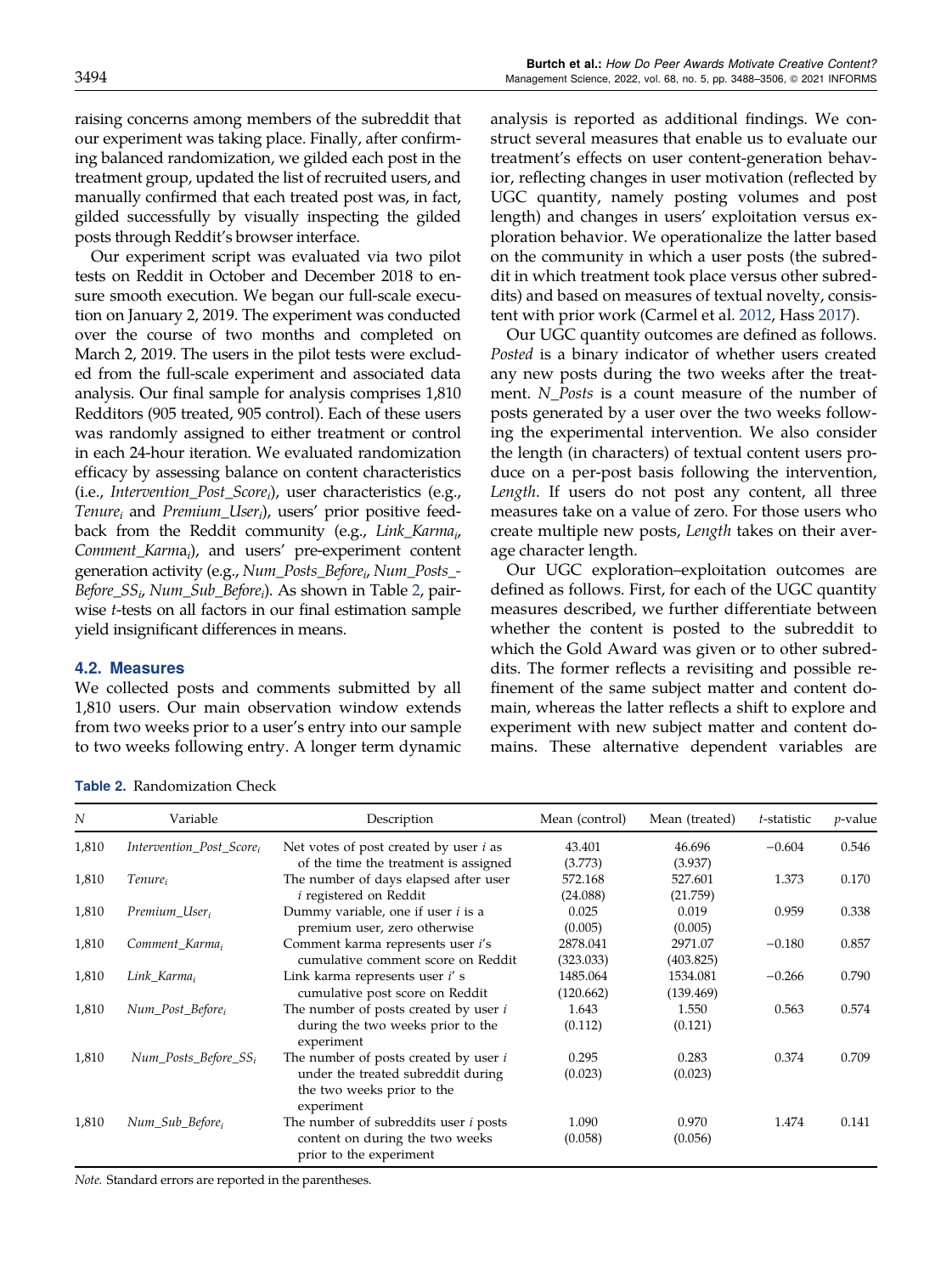named as explained in the prior paragraph with appended suffixes: SS refers to the same (on which the user was recruited into the experiment) subreddit, whereas *OthS* refers to other subreddits.

For our textual novelty measures, it is first important to define the reference set. As Carmel et al. [\(2012](#page-17-0)) note, novelty may be considered relative to at least two alternative reference sets of content. Content may be novel with respect to the same authors' own prior content, which those authors refer to as self-novelty, or it may be novelty with respect to other authors' content, which those authors refer to as contemporaneous novelty. Textual self-novelty is a natural focus for our analyses of exploration–exploitation behavior.<sup>8</sup>

To operationalize self-novelty, we use a common approach from the text-mining literature. Many textual novelty measures have been proposed over the years, predominantly based on measures of dissimilarity between new and past content (Allan et al. [2003,](#page-17-0) Soboroff and Harman [2005\)](#page-18-0). A well-established approach in this literature employs the cosine distance between numeric representations of textual content in vector space. To construct such a measure, it is first necessary to construct vector representations of each piece of content within some embedding space, which is itself constructed based on a broader corpus of (historical) content.

To construct our embedding spaces, we consider three alternative techniques based on historical Reddit posts that were created prior to our experiment. We first utilized term frequency–inverse document frequency (TF-IDF) (Salton and Buckley [1988](#page-18-0), Robertson [2004](#page-18-0), Wang et al. [2019](#page-18-0)). TF-IDF is a scaled matrix that captures the frequency with which each word (term) from the data set occurs in each document. The raw term frequencies are scaled by the inverse of document frequency in order to down-weight words that are common across all documents and, thus, not very informative or useful in characterizing content. Intuitively, if a word is highly unique and only exists in a single document, its raw value is retained. In contrast, if a word appears across many documents, it is scaled down quite a bit. $9$  Taking the cosine distance between two document vectors under a TF-IDF representation captures similarity in terms of scaled term frequencies.

Next, we employed latent semantic indexing (LSI) (Landauer and Dumais [1997,](#page-18-0) Hass [2017](#page-18-0), Wang et al. [2019\)](#page-18-0), also known as latent semantic analysis. Unlike a TF-IDF–based representation that focuses on vocabulary and ignores information about term co-occurrence across documents (and, thus, ignores semantic information), LSI seeks to reduce documents to a set of latent topics based on co-occurrence information. LSI reduces the term–document matrix to a set of latent topics (a lower rank approximation of the original document–word matrix) using singular value decomposition. A document is, thus, represented by a vector in the lower dimension (topic) space. Again, taking the cosine distance between two documents in the lower dimensional space captures similarity in terms of latent topic occurrence.

In addition to TF-IDF and LSI, we used a neural network–based document-embedding method called Doc2Vec (Le and Mikolov [2014,](#page-18-0) Lau and Baldwin [2016](#page-18-0)). Doc2Vec is an unsupervised method that takes as input a set of unlabeled documents (corpus) and finds a vector representation for each document, usually sized between 100 and 700. The neural network objective function is set up such that the semantic-spatial similarities between the words—and, by extension, the semantic-spatial similarities between chunks of text, that is, a document—are preserved in this lower dimensional vector space. In other words, each document is embedded in this space such that semantically similar documents are embedded near each other. Unlike TF-IDF– and LSI-based analyses, Doc2Vec can benefit by first training the model on a larger corpus beyond the content collected in our experiment and "transferring" learned estimates for further fine-tuning by our data set. This approach utilizes current advances in neural networks to ascertain similarities among documents.

The operationalization of our three measures of textual novelty is described as follows. For TF-IDF– and LSI-based measures, the reference corpora (global word lists) are drawn from the three focal subreddits on which our intervention posts were generated (both treated and control posts). This was done to account for the extreme degree of content heterogeneity across different subreddits. The resulting document representation is limited to a smaller subspace with greater resolution to discriminate different documents. This approach also has the benefit of eliminating the possibility that the reason we observe greater content similarity or novelty is strictly because of where content is being posted after treatment. That is, if we observe that users are more likely to post in the same subreddit as a result of being treated, we might then observe reduced textual novelty simply because the topic domain is now more likely to be the same. By requiring the document space to incorporate all subreddits in the data, we eliminate this explanation. The increased content similarity would reflect an additional change in the content, not attributable to the chosen subreddit/context.

Because Doc2Vec is a neural network–based method with many parameters, there is a benefit of using large data to pretrain the parameters (Le and Mikolov [2014](#page-18-0)). Lau and Baldwin [\(2016](#page-18-0)) empirically compare the performance of a Doc2Vec model trained on domain corpora with a model trained on larger external corpora (i.e., English Wikipedia and Associated Press English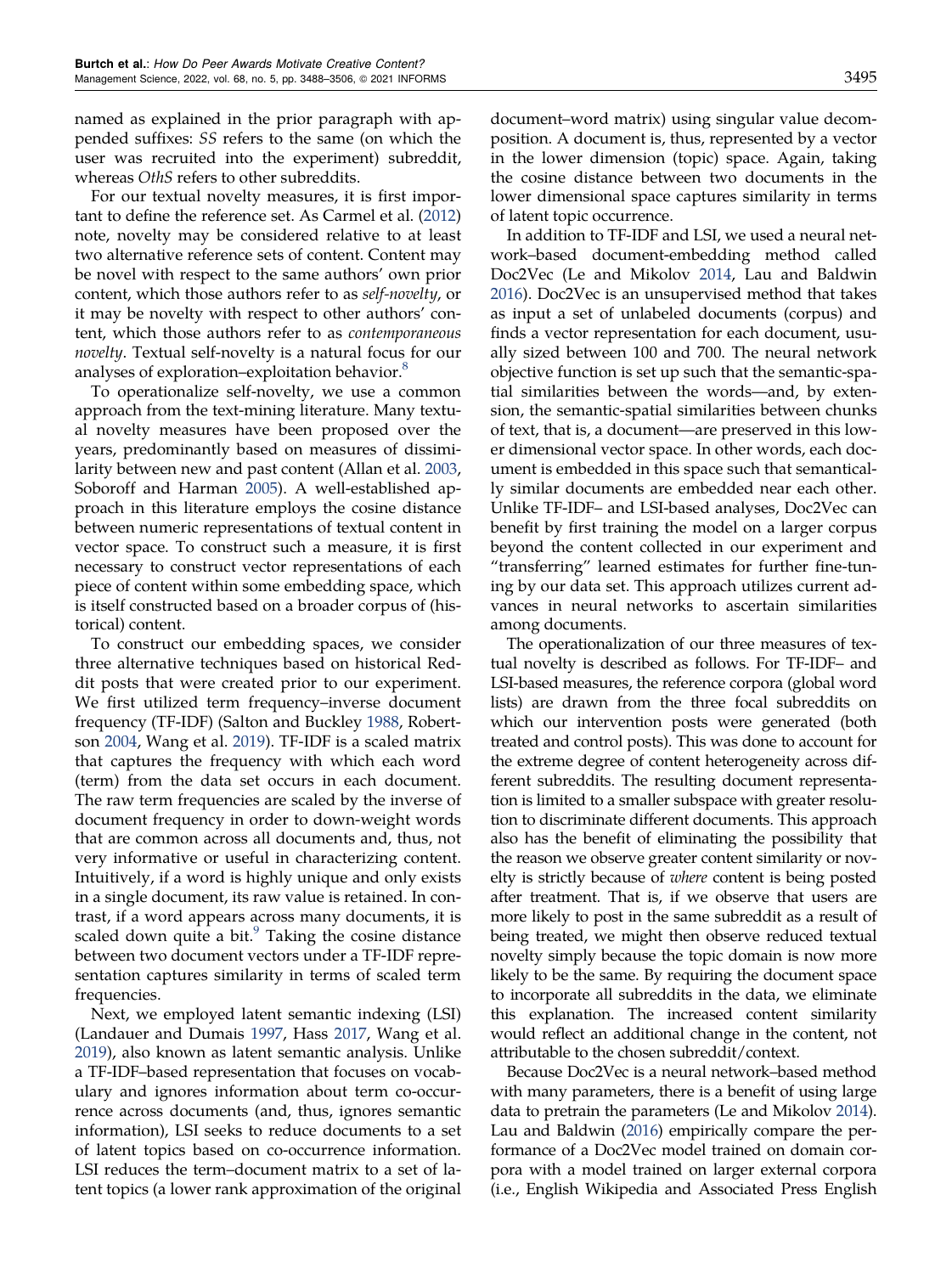<span id="page-8-0"></span>news articles). They found that Doc2Vec works robustly in both scenarios. Considering that a small body of data were collected in our experiment, we used a pretrained Doc2Vec model based on the large English Wikipedia data set to create our embedding space and then further fine-tuned it based on our data set. The pretrained model leveraged in our study has also been widely utilized in research involving song lyrics (Yu et al. [2019\)](#page-18-0) and debate analysis (Lawrence et al. [2017\)](#page-18-0).

Our analysis is limited to those users who created at least one post in the posttreatment period as our text-based similarity measures are otherwise undefined. Our conditional sample in this analysis, thus, includes 607 subjects. This is important to note because this implies a caveat that any effects we observe may emerge because of from whom the treatment elicits content and not just solely because of changes in the behavior of individuals who continue to post. We later address this possible threat of selection through the application of matching techniques.

For all three measures, we recover vector representations of the intervention post (treated or control) as well as all posttreatment posts that the user created on the same subreddits. We then calculated the pairwise cosine similarity between the intervention post and each post that was created by the user on the same subreddit after the intervention. For users who created more than one post after the intervention, we took the average over the resulting values. Ultimately, this leaves us with three "average cosine similarity" values for each of the 607 subjects: one based on TF-IDF, one based on LSI, and one based on Doc2Vec, that is,  $TFIDF\_Score_i$ ,  $LSI\_Score_i$ , and,  $Doc2Vec\_Score_i$ . The descriptions and summary statistics for all variables used in the subsequent analyses are presented in Table [3.](#page-9-0)

# 5. Results

We begin by considering the average treatment effect of peer awards on the motivation of users to contribute as measured by the quantity of content produced. Subsequently, we examine the average effect of the treatment on our measures of exploration versus exploitation (where a user posts and the textual novelty of what a user posts). We then examine heterogeneity in these effects, considering the distinction between new versus longer tenured community members. Finally, we present a series of secondary analyses, exploring (i) the duration and dynamics of the treatment effects, (ii) whether and to what extent the treatmentinduced content is systematically more (or less) popular among members of the community, and (iii) suggestive evidence of the mechanisms underlying the observed effects. In this final set of analyses, we provide qualitative evidence of treated users' perceptions based on messages they sent in reply to the award, which is consistent with our overarching narrative that an asymmetric influence on new community members, who, in turn, are induced to engage in exploitation, yields systematically more novel content for the community, which, in turn, is more popular.

### 5.1. Descriptive Evidence

We begin with a model-free evaluation of mean differences between the treatment and control groups, considering the number of posts users create and the length of those posts. Figure [2\(a\)](#page-10-0) demonstrates that users are significantly more likely to submit subsequent content in the treatment condition as compared with users in the control condition (the bars indicate a 95% confidence interval). Figure [2\(b\)](#page-10-0) indicates that treated users also generate lengthier content. Taking posts across all subreddits into account, the treatment group generates posts with an average length of 527 words. In contrast, posts created by the control group have an average length of 407 words. This descriptive evidence indicates that peer awards are effective for motivating users, in general, to produce larger volumes of content, consistent with Hypothesis [1](#page-2-0).

In each panel of Figure [2,](#page-10-0) we break the results down by whether content is produced in the same subreddit as the intervention post or a different subreddit. Here, we also see evidence that the effects manifest most strongly within the intervention subreddit. This descriptive evidence is consistent with Hypothesis [3](#page-4-0), suggesting an average exploitation response as the new content that treated users produce appears to arrive primarily in the same subject matter domain.

Finally, Figure [3](#page-11-0) provides descriptive evidence of the treatment's relationship with our textual novelty measures. The figures depict overlaid kernel density plots that compare the distribution of cosine similarity values, per user, distinguishing between individuals in the treatment group and those in the control. Based on Figure [3](#page-11-0),  $(a)$ – $(c)$ , it is apparent that the treated group produces content that yields systematically higher cosine similarity with intervention content across all three of our measures (TFIDF\_Score, LSI\_Score, and Doc2Vec\_Score).

This observation is consistent with an average exploitation response as in the results related to the domain in which content is created. That is, treated subjects appear to produce content that is systematically less novel (more similar) to their intervention posts than control subjects. In Figure [3\(d\),](#page-11-0) we plot mean values for the treatment and control groups across all three measures and observe a descriptively similar result in each case; the similarity value is systematically higher in the treatment group.

# 5.2. Main Results

5.2.1. Treatment Effect on UGC Quantity. We next report on our econometric analyses of the relationships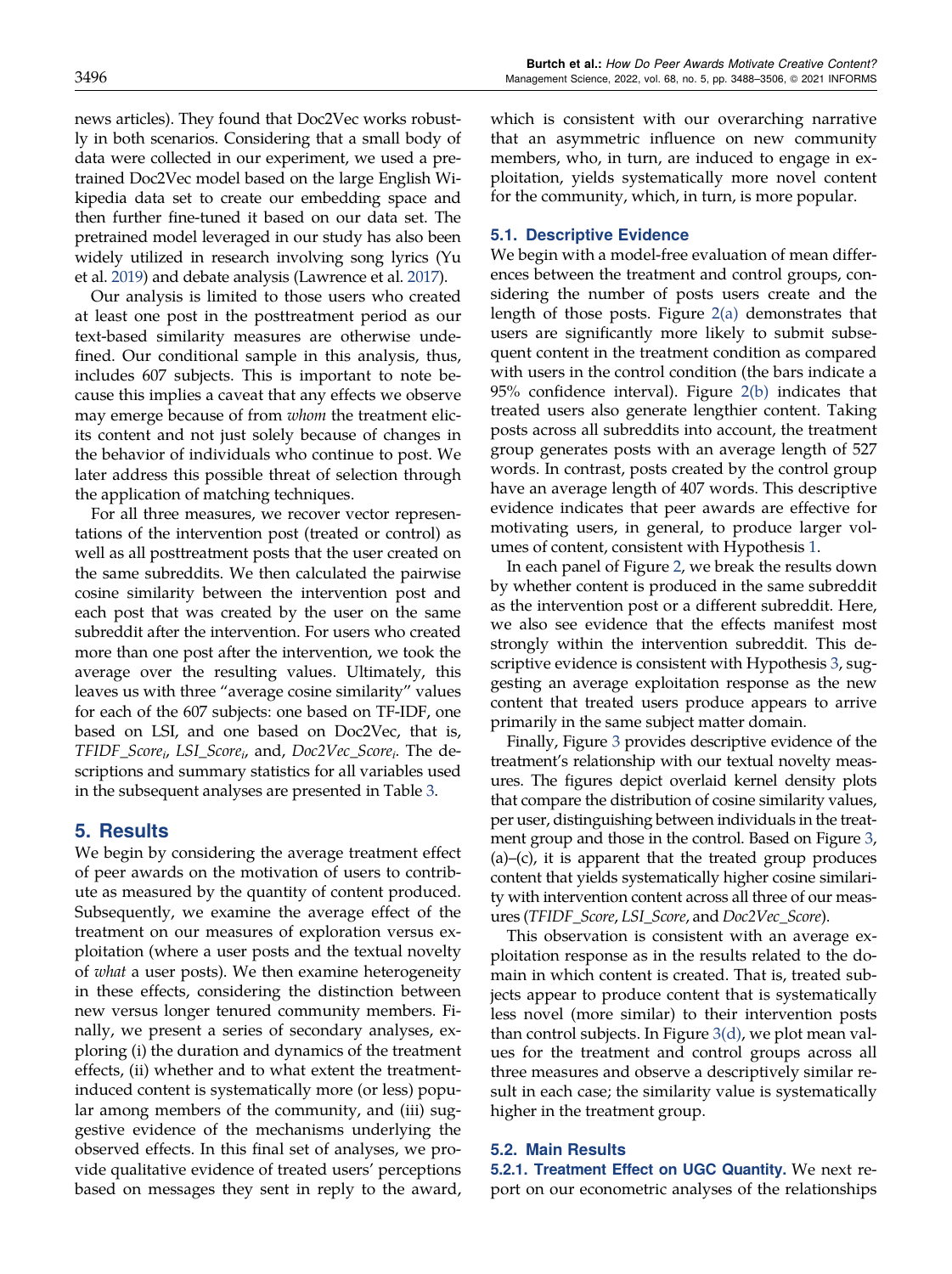# <span id="page-9-0"></span>Table 3. Variables and Descriptive Statistics

| $\cal N$ | Variable                  | Description                                                                                                                                                                        | Mean    | Standard deviation | Minimum          | Maximum      |
|----------|---------------------------|------------------------------------------------------------------------------------------------------------------------------------------------------------------------------------|---------|--------------------|------------------|--------------|
| 1,810    | $Posted_i$                | Dummy variable, one if user <i>i</i> has<br>a post during the two weeks<br>after the treatment, zero<br>otherwise                                                                  | 0.592   | 0.492              | $\boldsymbol{0}$ | $\mathbf{1}$ |
| 1,810    | $Posted\_SS_i$            | Dummy variable, one if user i<br>posted under the treated<br>subreddit during the two weeks<br>after the treatment, zero<br>otherwise                                              | 0.335   | 0.472              | $\boldsymbol{0}$ | $\mathbf{1}$ |
| 1,810    | $Posted\_OthS_i$          | Dummy variable, one if user <i>i</i> has<br>a post on subreddit beyond the<br>treated one during the two<br>weeks after the treatment, zero<br>otherwise                           | 0.418   | 0.493              | $\boldsymbol{0}$ | 1            |
| 1,810    | $N\_Posts_i$              | The number of posts user <i>i</i><br>generated during the two<br>weeks after the treatment                                                                                         | 2.791   | 6.885              | $\boldsymbol{0}$ | 182          |
| 1,810    | $N_P^{osts_S,SS_i}$       | The number of posts user <i>i</i><br>generated under the treated<br>subreddit during the two weeks<br>after the treatment                                                          | 0.684   | 1.420              | $\mathbf{0}$     | 12           |
| 1,810    | $N_P^{osts_OthS_i}$       | The number of posts user i<br>generated on subreddits beyond<br>the treated one during the two<br>weeks after the treatment                                                        | 2.107   | 6.497              | $\boldsymbol{0}$ | 176          |
| 1,810    | $Length_i$                | The average lengths of posts<br>created by user <i>i</i> in words<br>during the two weeks after the<br>treatment                                                                   | 467.388 | 893.398            | $\boldsymbol{0}$ | 6,498.5      |
| 1,810    | $Length\_SS_i$            | The average lengths of posts<br>under the treated subreddit<br>created by user <i>i</i> in words<br>during the two weeks after the<br>treatment                                    | 501.556 | 970.953            | $\mathbf{0}$     | 6,866        |
| 1,810    | $Length\_OthSi$           | The average lengths of posts on<br>subreddits beyond the treated<br>one created by user <i>i</i> in words<br>during the two weeks after the<br>treatment                           | 136.324 | 494.536            | $\boldsymbol{0}$ | 6,191        |
| 607      | TFIDF_Score <sub>i</sub>  | The average cosine similarity<br>score derived from the TF-IDF<br>representation-based distance<br>between postexperiment posts<br>and treatment post created by<br>user i         | 0.305   | 0.179              | 0.001            | 0.879        |
| 607      | $LSI\_Score_i$            | The average cosine similarity<br>score derived from the LSI<br>representation-based distance<br>between postexperiment posts<br>and treatment post created by<br>use <i>i</i>      | 0.660   | 0.204              | $-0.003$         | 0.969        |
| 607      | $Doc2Vec\_Score_i$        | The average cosine similarity<br>score derived from the Doc2Vec<br>representation-based distance<br>between postexperiment posts<br>and treatment post created by<br>user <i>i</i> | 0.864   | 0.098              | 0.325            | 0.989        |
| 607      | <i>Score</i> <sub>i</sub> | The average net votes of posts<br>under the treated subreddit<br>created by user <i>i</i> during the<br>two weeks after the treatment                                              | 112.70  | 422.06             | $\boldsymbol{0}$ | 7,985.714    |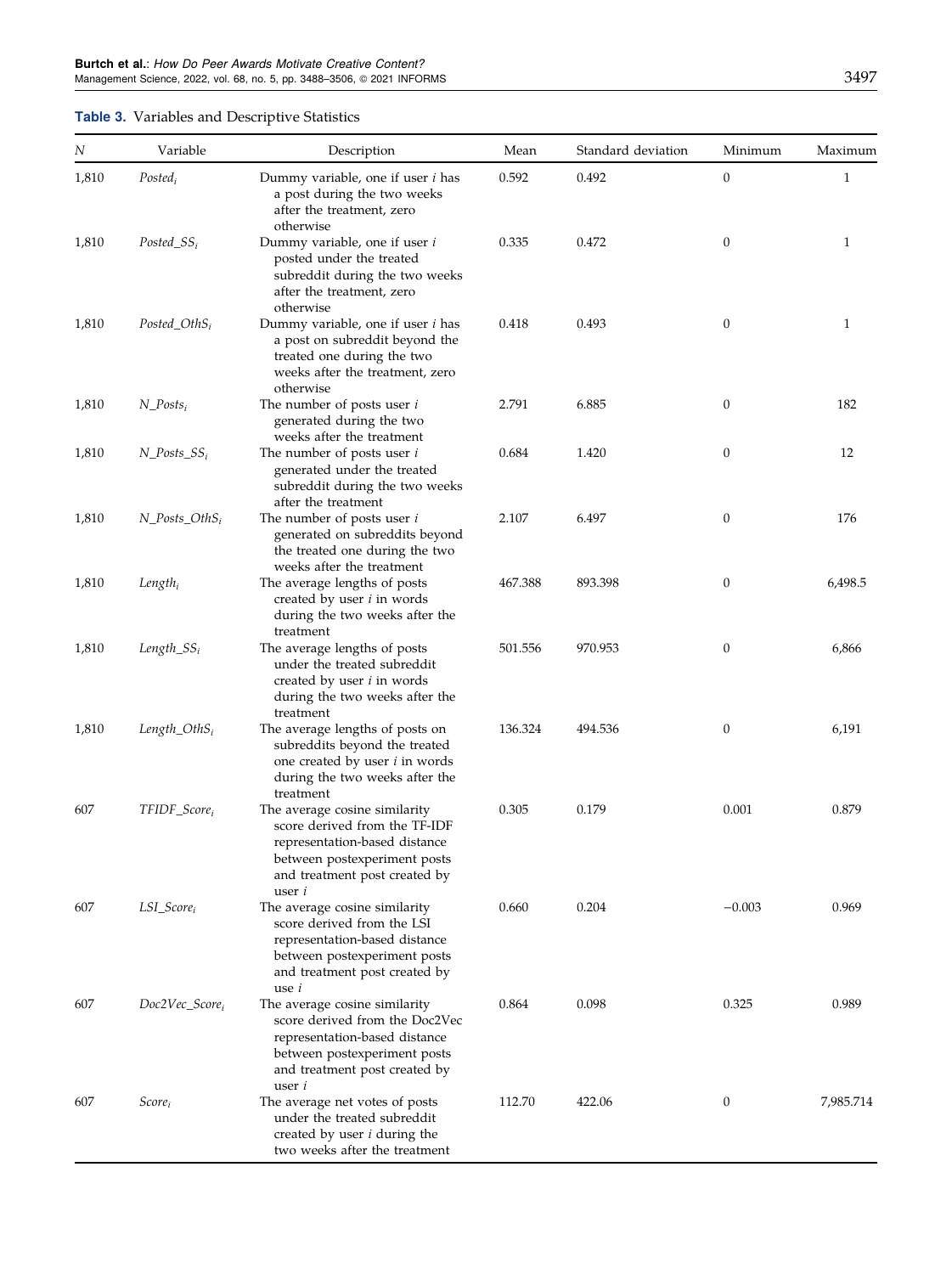



in question. We first investigate the motivational quantity effects, evaluating our binary indicator of whether a user posts again during the two weeks following treatment, Posted. We estimate the effect of our treatment on this outcome via a linear probability model (LPM). In Equation (1), users are indexed by I, and  $\varepsilon_i$  is the residual.

$$
UGC_{\text{Production}_i}/UGC_{\text{Nov}}t_{ij}
$$
\n
$$
= \alpha + \beta \cdot Treatment_i + \varepsilon_i. \tag{1}
$$

The results of this estimation appear in Table [4](#page-12-0). We report the results of our LPM on users' general UGC contributions across Reddit in column (1). We estimate that treated users are 6.3% more likely to submit content in the two weeks following treatment ( $p < 0.01$ ) compared with users in the control group. When we consider whether a user submits content to the same subreddit (column (2)), we observe that the estimated effect increases to 10.3% ( $p < 0.01$ ). Unsurprisingly, the result is consistent when we employ an alternative estimator, namely logistic regression (columns (3) and (4)). In column (5), we present the results of an estimation that accounts for the joint nature of the decision to post elsewhere versus the same intervention subreddit, namely a bivariate probit regression. There, we again observe that the effects manifest primarily in the treated subreddit and not elsewhere. These results are consistent with the model-free evidence reported, which indicates support for Hypothesis [1](#page-2-0) on the motivating effects of peer awards and also partial support for Hypothesis [3,](#page-4-0) that peer awards drive, on average, an exploitation response. However, we evaluate the latter hypothesis more comprehensively via subsequent estimations.

Our next set of analyses consider the effect of treatment on the number of posts a user creates. The outcome in this case is a count measure, N\_Posts. We, therefore, begin with a linear regression model as in Equation (1) but replacing our outcome with the natural log of N\_Posts. We then also consider alternative estimators that account for the count nature of the outcome, namely a Poisson regression. Further, as before, we consider an estimator that accounts for the jointly determined nature of the decision to contribute toward the same versus other subreddits, that is, bivariate Poisson regression. The results of these regressions appear in Table [5.](#page-12-0) In columns (1) and (2), we report estimates from our log-linear models, which can be interpreted as elasticities. Of particular note here, we estimate that the treatment yields an  $\sim8\%$ –9% increase in the volume of posts a user creates in the intervention subreddit.

The Poisson regression in column (4) indicates a larger estimate, consistent with an approximate 20% ( $\beta$  = 0.185,  $p < 0.1$ ) increase in posting volumes for treated users. Finally, in column (5), in which we jointly model contributions to the same versus other subreddits, we now observe evidence consistent with a cannibalization effect as we see a systematic rise in posting volumes to the intervention subreddit along with a systematic decline in posting volumes to other subreddits. It is worth noting here that the effect on same-subreddit posting volumes is much larger than the negative effect on other subreddit volumes, which suggests there is still a net increase in total contributions despite the evidence that treatment results in attention cannibalization as part of an exploitation response (Hypothesis [3\)](#page-4-0).

We next consider the treatment effects on the average length of posts that users produce, Length, in the posttreatment period. As noted earlier, to accommodate users who did not post content during the two weeks after treatment, we insert a length value of zero, reflecting that zero characters were produced (and, thus, capturing the corner solution). In this analysis, recognizing the right-skewed nature of the variable, we regress the natural logarithm of Length onto

#### <span id="page-10-0"></span>Figure 2. (Color online) The Effect of Peer Awards on UGC Production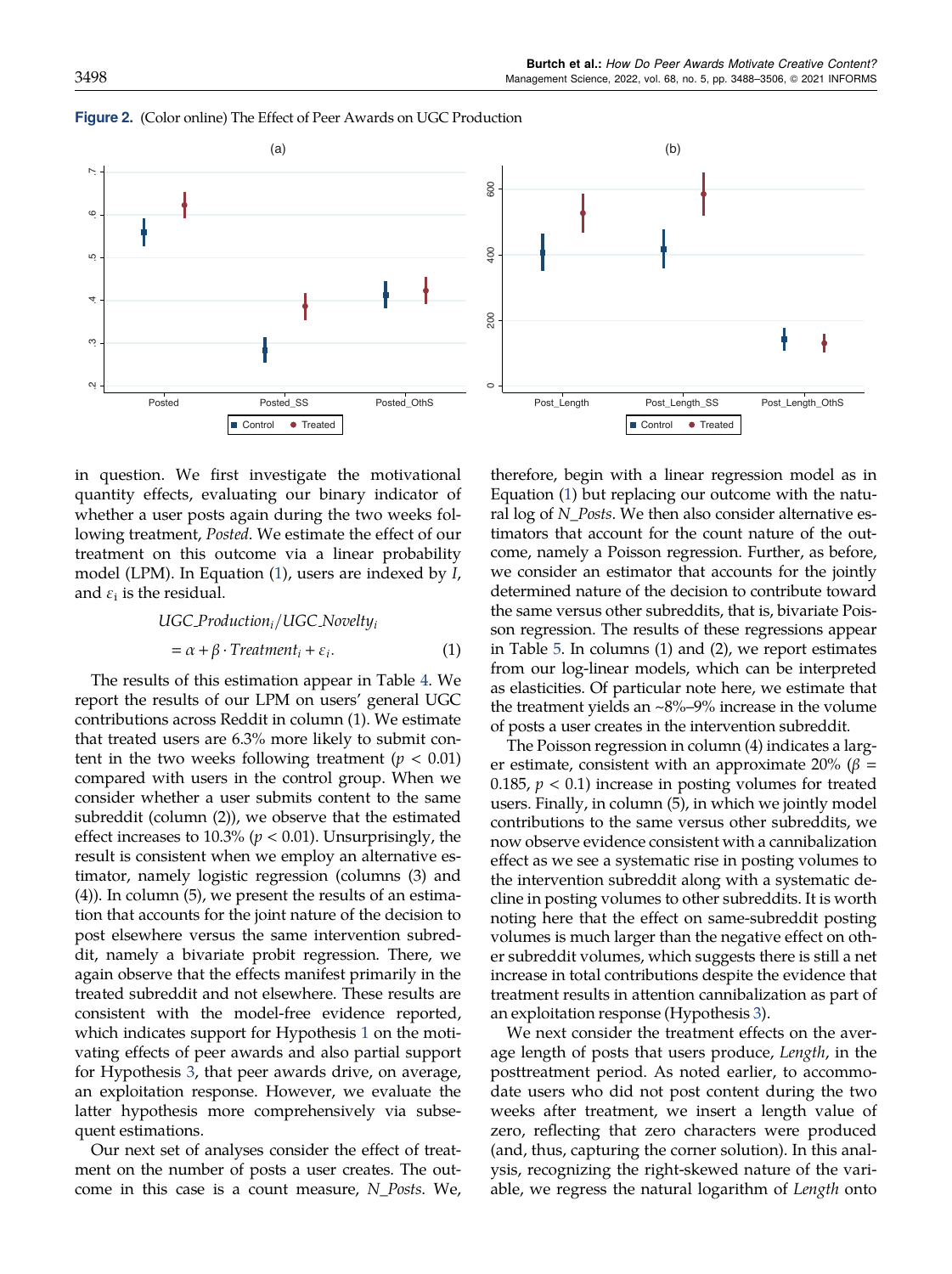<span id="page-11-0"></span>



our treatment indicator. The results of these analyses are presented in Table [6](#page-13-0), columns (1)–(3).

The estimates we report are again consistent with the earlier model-free evidence and our other results thus far. Of course, as noted, it is important to recognize that some users did not post additional content within our window of posttreatment observation. Notably, the provision of no content is not a censoring problem; rather, it is a valid reflection of how much content a user supplied, that is, a corner solution (Burtch et al. [2016](#page-17-0)). To properly account for the corner solution, we, therefore, also estimate a set of tobit regressions, as suggested by Wooldridge [\(2002](#page-18-0)), enforcing a lower bound of zero. These results are presented in columns (4)–(6). Subsequent to the estimation, we recover separate estimates of the marginal effect of our treatment at the extensive margin, that is,  $P(y > 0)$ | x) at the intensive margin, that is,  $E(y | x, y > 0)$ , as well as the total marginal effect, that is,  $E(y | x)$ .

Our marginal effect estimates indicate that the treatment effect amounts to a 7% increase in posting probability ( $p$ -value < 0.001), that is, the effect at the extensive margin, and a 40.7% increase in post length, conditional on a user posting (*p*-value  $< 0.001$ ), that is, the effect at the intensive margin. The former estimate is consistent with our earlier results around "any posting." The latter estimate is perhaps most interesting because it speaks to the treatment effect on a "per character" basis over and above the treatment effect on a user's willingness to post, generally. As before, we also see that these effects manifest most clearly in the intervention subreddit yet not in other subreddits. The totality of evidence again supports Hypotheses [1](#page-2-0) and [3](#page-4-0).

5.2.2. Treatment Effect on UGC Novelty. We now turn our attention to our three measures of textual similarity. Although the results we present speak, to some extent, about the exploration–exploitation response, by considering whether a user continued to contribute to the same versus a different subject matter area (subreddit), our textual similarity measures provide a somewhat more nuanced operationalization of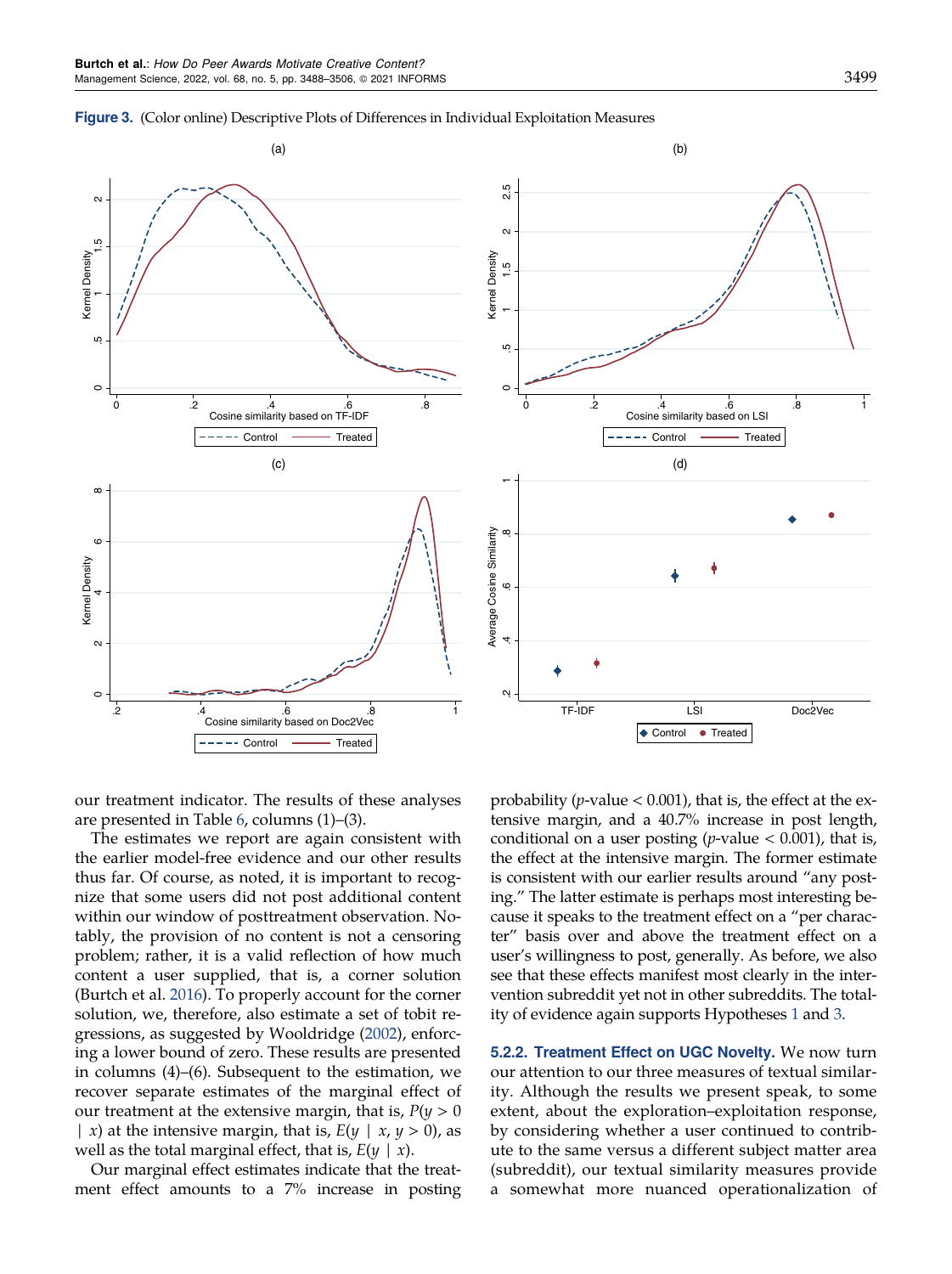|            | $(1)$ LPM  | $(2)$ LPM  |                        |                           | (5) Bivariate Probit |             |
|------------|------------|------------|------------------------|---------------------------|----------------------|-------------|
| Variables  | Posted     | Posted SS  | (3) Logistic<br>Posted | (4) Logistic<br>Posted SS | Posted SS            | Posted OthS |
| Treatment  | $0.063**$  | $0.103***$ | $0.261**$              | $0.464***$                | $0.283***$           | 0.025       |
|            | (0.023)    | (0.022)    | (0.096)                | (0.100)                   | (0.061)              | (0.059)     |
| Constant   | $0.560***$ | $0.284***$ | $0.242***$             | $-0.925***$               | $-0.571***$          | $-0.219***$ |
|            | (0.017)    | (0.015)    | (0.067)                | (0.074)                   | (0.044)              | (0.042)     |
| N          | 1,810      | 1.810      | 1.810                  | 1,810                     | 1,810                |             |
| F-test     | $7.45**$   | 21.67***   | -                      | -                         |                      |             |
| Wald $x^2$ |            |            | $7.41**$               | $21.30***$                |                      | $21.41***$  |

<span id="page-12-0"></span>

| Table 4. Treatment Effect on Any UGC Production (DV = Posted; LPM, Logistic and Probit Regressions) |  |  |
|-----------------------------------------------------------------------------------------------------|--|--|
|-----------------------------------------------------------------------------------------------------|--|--|

Note. Robust standard errors in parentheses.

\*\*\*p < 0.001; \*\*p < 0.01; \*p < 0.05;  $^+p$  < 0.1.

exploration–exploitation. We begin by considering statistical significance of the distributional differences that we observed in Section [5.1](#page-8-0), our model-free evidence.

Keeping in mind that the similarity measures are clearly nonnormal in their distributions, that we are not aware of the true underlying distributions, and the relatively small size of our sample, we employ a nonparametric Mann–Whitney  $U$  test (Çelen et al. [2010,](#page-17-0) Leibbrandt et al. [2017\)](#page-18-0). A statistically significant test implies that one set of values is drawn from a systematically different distribution than the other. We present the results of these tests in Table [7,](#page-13-0) column (1), in which we observe statistically significant effects using our TF-IDF-based ( $p$ -value < 0.05), LSI-based  $(p$ -value  $< 0.1$ ), and Doc2Vec-based textual similarity measures ( $p$ -value < 0.05).

More specifically, we observe that the textual similarity metrics are all systematically higher in the treatment group as compared with the control group. Once again, these results provide support for Hypothesis [3,](#page-4-0) that users react to peer awards, on average, with an exploitation response. These effects manifest in terms of both where content is created—that is, on which subreddit—and semantic content. Again, we note that, because the textual similarity analysis is conditional on subreddit, that is, the vector representations of historical and new posts are based on subreddit-specific embeddings, the results here are not redundant to those dealing with the location of posting.

A potential concern with this analysis is that the effects may be influenced by selection on the treatment (recall that our analysis is based only on the sample of users who opted to post content in the posttreatment period). Indeed, in Online Appendix A, we report a series of t-tests, which indicate some systematic differences in the observable characteristics of subjects in treatment who created new UGC in the posttreatment period versus subjects in control who did so. Among these systematic differences, perhaps the most notable is the difference in user tenure; we see that treatment users who created new content in the post period had been on Reddit approximately 150 days fewer than users who created content in the control group. This finding is consistent with Hypothesis [2,](#page-3-0) that the treatment is asymmetrically more influential on newer community members. That said, we provide a more formal analysis of this hypothesis next via moderation tests.

We focus here on addressing these imbalances, which raise the possibility of selection on treatment. It is challenging to resolve the selection in our field experiment setting because we lack a second instrument for UGC production. As a commonly used alternative approach, we assess the influence of selection by

|             | $(1)$ OLS     | $(2)$ OLS              | (3) Poisson | (4) Poisson              | (5) Bivariate Poisson |                          |
|-------------|---------------|------------------------|-------------|--------------------------|-----------------------|--------------------------|
| Variables   | $Ln(N_Posts)$ | $Ln(N \; Posts \; SS)$ | N Posts     | N Posts SS               | N Posts SS            | N Posts OthS             |
| Treatment   | 0.0531        | $0.087**$              | $-0.018$    | $0.185^{+}$              | $0.143**$             | $-0.085**$               |
|             | (0.042)       | (0.025)                | (0.116)     | (0.100)                  | (0.051)               | (0.032)                  |
| Constant    | $0.800***$    | $0.293***$             | $1.035***$  | $-0.476***$              | $-0.224***$           | $0.804***$               |
|             | (0.030)       | (0.017)                | (0.094)     | (0.078)                  | (0.043)               | (0.022)                  |
| N           | 1,810         | 1.810                  | 1,810       | 1,810                    |                       | 1,810                    |
| F-test      | 1.64          | $12.01***$             |             | $\overline{\phantom{m}}$ |                       |                          |
| Wald $x^2$  | -             |                        | 0.02        | $3.46^{+}$               |                       | $\overline{\phantom{0}}$ |
| LR $\chi^2$ |               |                        |             |                          |                       | 17.36***                 |

Table 5. Treatment Effect on Number of UGC Posts ( $DV = N_P$ osts; Ordinary Least Squares and Poisson Regressions)

Notes. Robust standard errors in parentheses. Yeo-Johnson power transformation applied to logged outcomes, that is,  $\ln(x + 1)$ . \*\*\*p < 0.001; \*\*p < 0.01; \*p < 0.05;  $^+p$  < 0.1.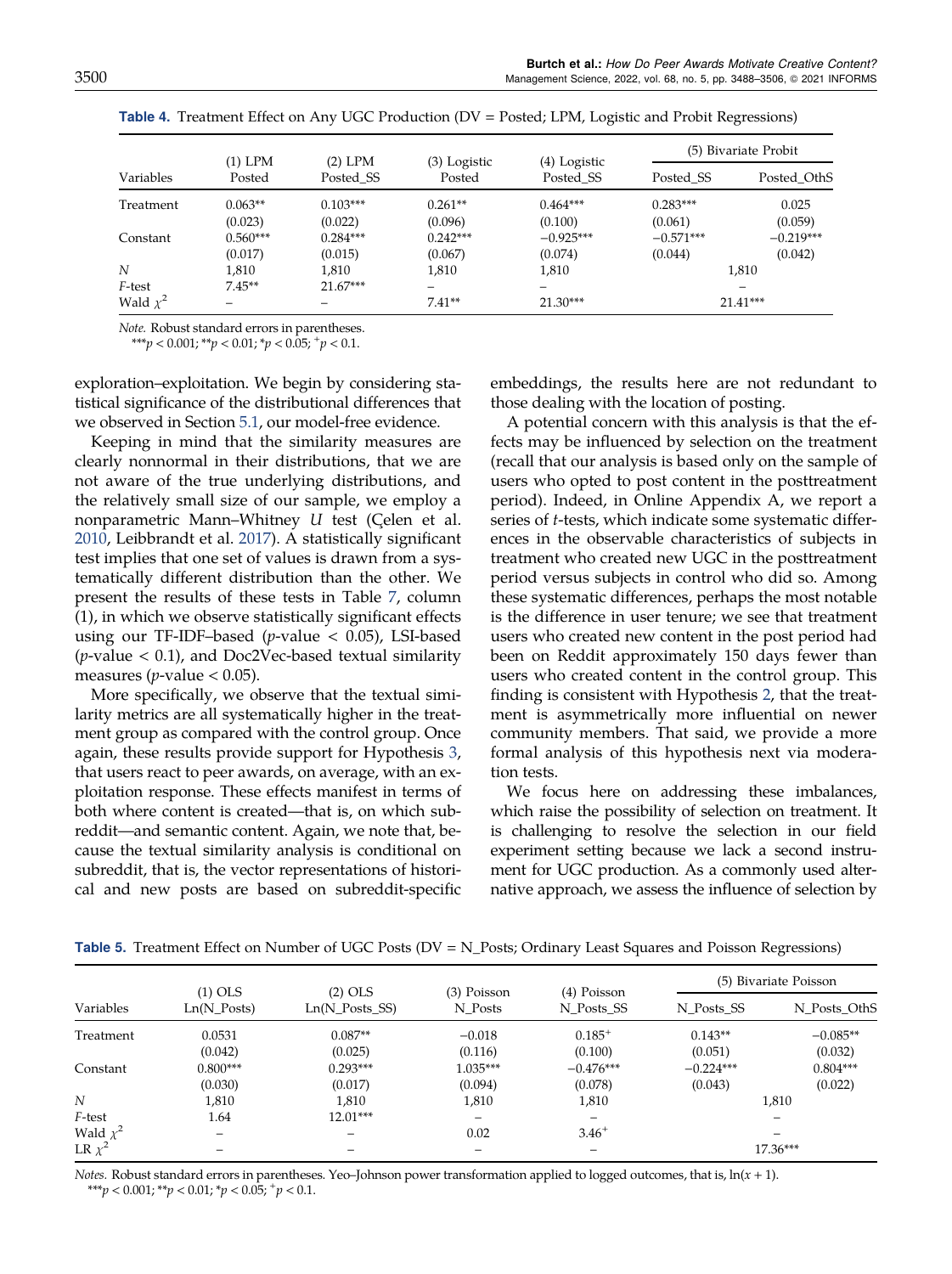| Variables | $(1)$ OLS<br>Ln(Length) | $(2)$ OLS<br>Ln(Length_SS) | $(3)$ OLS<br>Ln(Length_OthS) | $(4)$ Tobit<br>Ln(Length) | $(5)$ Tobit<br>$Ln(Length_SS)$ | $(6)$ Tobit<br>Ln(Length_OthS) |
|-----------|-------------------------|----------------------------|------------------------------|---------------------------|--------------------------------|--------------------------------|
| Treatment | $0.573***$              | $0.745***$                 | 0.059                        | $0.997***$                | $2.191***$                     | 0.107                          |
|           | (0.149)                 | (0.156)                    | (0.113)                      | (0.283)                   | (0.463)                        | (0.353)                        |
| Constant  | $2.751***$              | 1.979***                   | 1.449***                     | $0.579*$                  | $-3.931***$                    | $-2.723***$                    |
|           | (0.103)                 | (0.106)                    | (0.079)                      | (0.235)                   | (0.423)                        | (0.305)                        |
| N         | 1.810                   | 1.810                      | 1,810                        | 1,810                     | 1.810                          | 1,810                          |
| F-test    | 14.80***                | $22.68***$                 | 0.27                         | 12.39***                  | 22.42***                       | 0.09                           |

<span id="page-13-0"></span>**Table 6.** Treatment Effect on Length of UGC Posts ( $DV = Ln(Length)$ ; Ordinary Least Squares Regression)

Notes. Robust standard errors in parentheses. Yeo-Johnson power transformation applied to construct logged outcomes, that is,  $ln(x + 1)$ . \*\*\*p < 0.001; \*\*p < 0.01; \*p < 0.05;  $^+p$  < 0.1.

constructing a matched sample of users, via coarsened exact matching (CEM) (Iacus et al. [2012\)](#page-18-0). If sample selection is driving our results, it would be concerning if we observed a decline in the treatment effect strength upon accounting for imbalances on observable features.

We employed k2k CEM and thereby forced the resulting matched treatment and control groups to contain the same number of users. Our matching covariates include all variables listed in Table [2](#page-6-0). The matching procedure results in a paired sample of 358 users. The results of t-tests we report in Online Appendix A demonstrate that the procedure was effective at removing the imbalance on observable features. Repeating our analyses of textual novelty, this time on the matched sample, we obtain consistent results; see Table 7, column (2). In fact, some of the estimated differences become even larger, which suggests that selection on treatment may, in fact, be attenuating our treatment effect magnitudes.<sup>[10](#page-17-0)</sup>

5.2.3. Differential Effects on New Members. To test our third hypothesis, investigating the heterogeneous impacts of peer awards on newer, less established members of the community, we introduce moderation terms into our regression models. Specifically, we first consider an indicator of whether a recruited user was contributing content to the intervention subreddit for the very first time. Across our sample, 977 users were posting to their intervention subreddit for the first time. We label these users with the indicator *FirstTimer*, and include the interaction between this variable and treatment into our analysis. We, thus, estimate the model in Equation (2). In this regression, the coefficient associated with the main effect of *Treatment*,  $\beta_1$ , is the average treatment effect on users who had contributed to the intervention subreddit at least once prior to our discovering them. The coefficient associated with the interaction term,  $\beta_3$ , is the estimated difference between first-time contributors and longer-tenured members.

UGC\_Production<sub>i</sub>/UGC\_Novelty<sub>i</sub> = 
$$
\alpha + \beta_1 \cdot Treatment_i
$$
  
+  $\beta_2 \cdot FirstTimer_i + \beta_3 \cdot Treatment_i \cdot FirstTimer_i + \varepsilon_i$ . (2)

Note that, because we need to incorporate a moderator term in our analyses of the treatment's effect on textual self-similarity, we cannot employ a Mann–Whitney U test. Accordingly, we employ quantile regressions and, more specifically, median regressions to accommodate the "nonnormal" distribution of the outcome measure for that analysis.

The results of these regressions are presented as follows, considering effects on whether a user posts at all, the number of posts a user makes, and the average length of a user's posts. We present results related to these three outcomes, distinguishing between activity on the same versus other subreddits in Table [8.](#page-14-0) We observe evidence consistent with Hypothesis [2](#page-3-0) for all outcomes. Specifically, we see in column (1) for the bivariate probit regression that, although users who were not first-time posters were systematically more likely to post UGC after receipt of the Gold Award, the effect on first-time posters was significantly larger  $(\beta_3 = 0.209, p\text{-value} < 0.1)$ . Similarly, in columns (3) and (4) with our tobit regressions, we see that, although members of longer tenure do post longer content in response to treatment, first-time posters are systematically more responsive ( $\beta_3$  = 1.724,

Table 7. Treatment Effect on UGC Novelty ( $DV = Textual Self-Similarity; Mann-Whitney U Test$ )

|               |                    | (1) All users        | (2) Matched users |                    |                      |                 |
|---------------|--------------------|----------------------|-------------------|--------------------|----------------------|-----------------|
| Measure       | Rank sum (control) | Rank sum (treatment) | <i>p</i> -value   | Rank sum (control) | Rank sum (treatment) | <i>p</i> -value |
| TF-IDF score  | 73,793             | 110.735              | 0.042             | 29.907             | 34,354               | 0.023           |
| LSI score     | 74,076             | 110,452              | 0.058             | 30,150             | 34,111               | 0.043           |
| Doc2Vec score | 72,763             | 111.765              | 0.012             | 29,904             | 34,357               | 0.023           |
| N             | 257                | 350                  | -                 | 179                | 179                  |                 |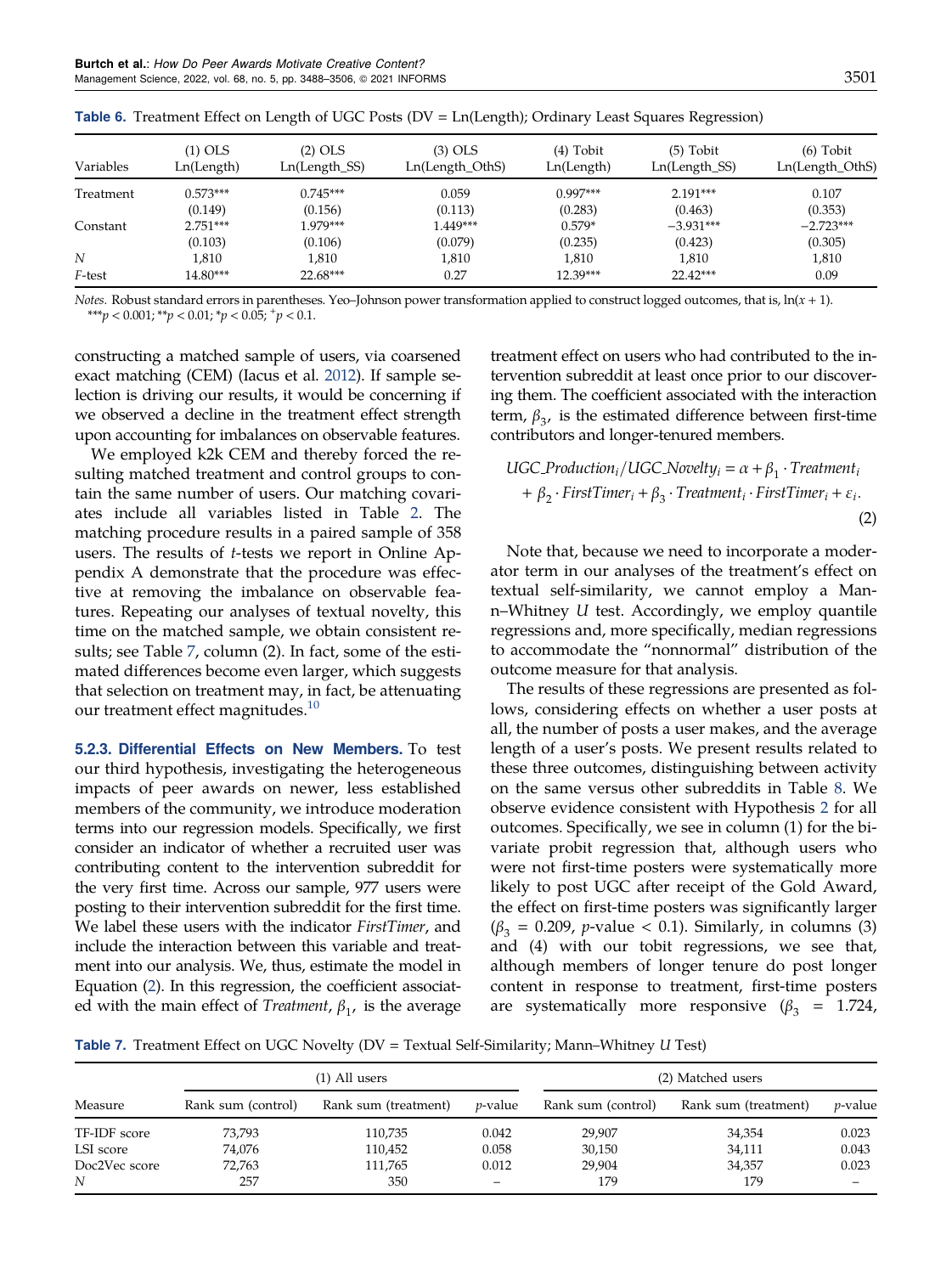|                               | (1) Bivariate probit |             | (2) Bivariate Poisson |              | $(3)$ Tobit          | $(4)$ Tobit     |
|-------------------------------|----------------------|-------------|-----------------------|--------------|----------------------|-----------------|
| Variables                     | Posted_SS            | Posted OthS | N Posts SS            | N Posts OthS | Ln(Length_SS)        | Ln(Length_OthS) |
| Treatment                     | $0.187*$             | $-0.074$    | 0.055                 | $-0.012$     | 1.397*               | $-0.429$        |
|                               | (0.088)              | (0.087)     | (0.066)               | (0.045)      | (0.643)              | (0.511)         |
| FirstTimer                    | $-0.388***$          | $-0.173*$   | $-0.600***$           | $-0.124**$   | $-3.047***$          | $-1.086*$       |
|                               | (0.089)              | (0.084)     | (0.080)               | (0.044)      | (0.689)              | (0.496)         |
| $Treatment \times FirstTimer$ | $0.209^{+}$          | 0.189       | $0.251*$              | $-0.138*$    | $1.724$ <sup>+</sup> | 1.052           |
|                               | (0.123)              | (0.119)     | (0.106)               | (0.064)      | (0.928)              | (0.706)         |
| Constant                      | $-0.377***$          | $-0.129*$   | 0.034                 | $0.866***$   | $-2.373***$          | $-2.159***$     |
|                               | (0.062)              | (0.061)     | (0.050)               | (0.031)      | (0.524)              | (0.390)         |
| N                             |                      | 1,810       |                       | 1,810        | 1,810                | 1,810           |
| F-test                        |                      |             |                       | -            | $15.24***$           | 1.62            |
| Wald $\chi^2$                 |                      | $46.70***$  |                       |              |                      |                 |
| LR $\chi^2$                   |                      |             |                       | 132.10***    |                      |                 |

<span id="page-14-0"></span>Table 8. Heterogeneity Test on First-time Poster for UGC Production (DV = Posted, N\_Posts; Probit, Poisson, and Tobit Regressions)

Notes. Robust standard errors in parentheses. For tobit model, Yeo–Johnson power transformation applied to construct logged outcomes, that is,  $ln(x+1)$ .

\*\*\*p < 0.001; \*\*p < 0.01; \*p < 0.05;  $^+p$  < 0.1.

 $p$ -value  $< 0.1$ ). Finally, the results in column (2) from the bivariate Poisson regression indicate no evidence of a systematic shift toward the intervention subreddit among users of longer tenure and instead that this effect derives primarily from the response of first-time posters. Specifically, first-time posters who are treated created systematically more posts in the intervention subreddit ( $\beta_3 = 0.251$ , *p*-value < 0.05) and systematically fewer posts in other subreddits  $(\beta_3 = -0.138, p$ value  $< 0.05$ ). This last finding is consistent with the notion that the asymmetrically larger influence of peer awards on newer community members drives much of the overall exploitation response we observed earlier (i.e., Hypothesis [3\)](#page-4-0).

Subsequently, we also considered heterogeneity in the effects on textual self-similarity, employing moderated quantile (median) regression. However, upon doing so, we observed no statistically significant moderation in either the total sample or the matched sample. We did, however, continue to observe a significant treatment effect in the baseline group (specifically, using the LSI-based measure in the matched sample and using the TF-IDF measure in the unmatched sample). Taken together, this set of results suggests that, although new users are systematically more likely to respond to peer awards than users of lengthier tenure, in terms of the volume of content they produce, they exhibit no systematic differences in the extent to which their content shifts to be more similar to awarded content.

In general, we observed evidence in support of all three of our hypotheses. Peer awards causally increase the amount of content that users produce, and they also causally induce an exploitation response with recipients systematically being more likely to focus on the awarding subreddit and exhibiting systematic increases (reductions) in textual similarity (novelty). Further, effects are significantly more pronounced among newer, less recognized community members.

Beyond these heterogeneity analyses related to user tenure, we also considered another form of heterogeneity analysis, reported in Online Appendix D. Specifically, we considered an alternative measure of whether the recipient lacked strong ties with the Reddit community: whether a user had received large positive feedback from the community in the past. Considering that moderator, we observed expected results; users who have not received much engagement in the past respond more.

# 6. Secondary Analyses

Having established support for our three primary hypotheses, we next explore several secondary analyses that speak to the nuances of the treatment. These analyses include a consideration of (i) treatment effect dynamics in a longer observational window, (ii) qualitative evidence of possible mechanisms behind the treatment effects (as revealed through messages many treated subjects sent in response to our Gold Award), and (iii) whether the treatment ultimately induces users to produce more engaging and popular content. Additionally, we present analyses that confirm the predictions of prior literature in Online Appendix E, namely that new community members produce systematically more (contemporaneously) novel content and that such content is systematically more popular among community members. Collectively, these results support our broader findings that peer awards induce a general increase in the novelty of community content by encouraging newer members to continue participating and producing more content that is similar to their (already) relatively novel material.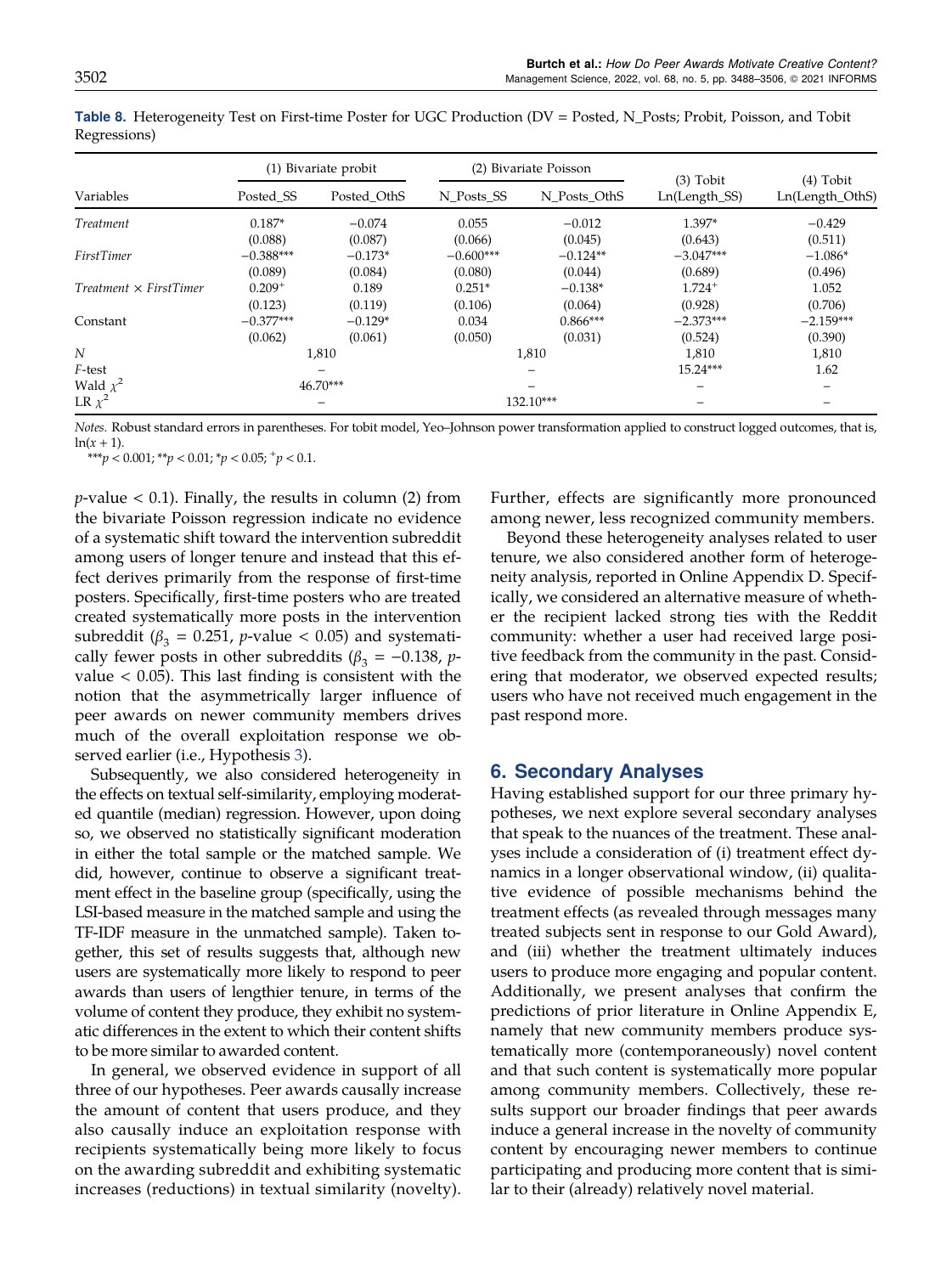### 6.1. Treatment Effect Dynamics

First, we extend our main sample into a weekly panel data set, capturing user content production in the weeks leading up to and following the intervention post. We use this panel to estimate a dynamic difference-in-differences regression that speaks to the intertemporal effects of our treatment on users' volume of content production. This panel data structure also enables us to assess the stability of our estimates in the presence of user and time fixed effects as well as to assess the parallel trends assumption. Each of these aspects helps speak indirectly to the efficacy of our randomization procedure. We present the estimates of this dynamic regression in Online Appendix B, in which we observe no evidence that the parallel trends assumption is violated. We observe that the treatment effect manifests within the first week after treatment, after which time UGC production begins to return to baseline levels, clearly dissipating after two weeks. What is also of note here, however, is that we do not observe a subsequent dip in UGC production, implying that this is net new content production rather than a simple acceleration in the timing of content production. In the same appendix, we also examine the dynamics of the exploitation effect, observing increases in textual similarity among treated users (relative to the intervention post and control users) in the very next post they create. And the significant effect persists over the next two posts as well.

# 6.2. Qualitative Evidence of Treatment Effect Mechanisms

One of the benefits of our data set is that award recipients can send us private messages in reply despite the award having been assigned anonymously. Approximately 53.5% of treated users (484) sent us private messages expressing thanks. Of these, 143 elaborated, discussing the inspiration behind their content, speaking to their plans for future content production, etc. These 143 messages help us understand how recipients perceive peer awards and how those awards influence their future content generation.

Among these users, 22.3% (32) specifically mentioned that the award made them feel confident about their ability, enhancing their perceived self-efficacy, and a large portion of these users were new contributors. For example, one user whose first submission was awarded stated the following: "I am very nervous about my first post. This really gave me a heads up!" In addition to first-time posters, these sorts of messages also included users who indicated they had not posted new material for some time. These responses generally validate our earlier empirical analyses, which indicated the outsized motivational effects for new community members. That is, peer awards present stronger encouragement to users who have relatively low confidence, and these users are particularly appreciative of the peer award.

A second key theme in recipients' messages, consistent with the preceding, was indications of reciprocity. Again, this observation is consistent with the notion that peer awards are particularly influential on new members because they help foster community ties and relational bonds (Ren et al. [2007](#page-18-0)). For example, one award recipient stated, "As a token of gratitude, I will include something you want in my next story." Several users similarly expressed a willingness to create more stories that the anonymous benefactor would like. Some users even made statements indicative of generalized reciprocity, indicating their intent to pay the award forward to other users. As one user stated, "Hopefully, I will make someone else's day."

This qualitative evidence of an increased desire to generate related content following an unexpected, initial success is also consistent with the exploitation response observed through our other analyses. Upon the receipt of unexpected positive feedback, these new, less recognized users calibrate to the reward and seek to capitalize on what appears to be a successful strategy. As our quantitative results show, this is not the case for experienced members.

# 6.3. Do Peer Awards Induce Users to Create More Popular Content?

The ultimate question of interest, from a platform operator's perspective, is whether peer awards induce recipients to produce more popular, more engaging content. We, thus, consider the relationship between our peer award treatment and the popularity of subsequent content that users produce (after the intervention post). We again measure content popularity using our net upvote Score variable. We estimate this regression employing Poisson regression, again cognizant of the right skew in the Score distribution. We consider both the total sample and the matched sample as previously. The results are presented in Table [9](#page-16-0). In column (1), we observe a clear causal relationship between the treatment and the popularity of subsequent content that a user produces. That is, treatment is significantly associated with a rise in average post Score. In column (2), we consider heterogeneity in whether a user was a FirstTimer poster and again find results consistent with our second hypothesis; the popularity of new members' content rises in particular.

# 7. Discussion

# 7.1. Theoretical Implications

From a theoretical perspective, our work contributes to a large body of literature on platform incentives by investigating the role of peer awards, which have previously received relatively little attention (Ramirez [2017](#page-18-0), Burtch et al. [2018,](#page-17-0) Frey and Gallus [2018\)](#page-17-0). Peer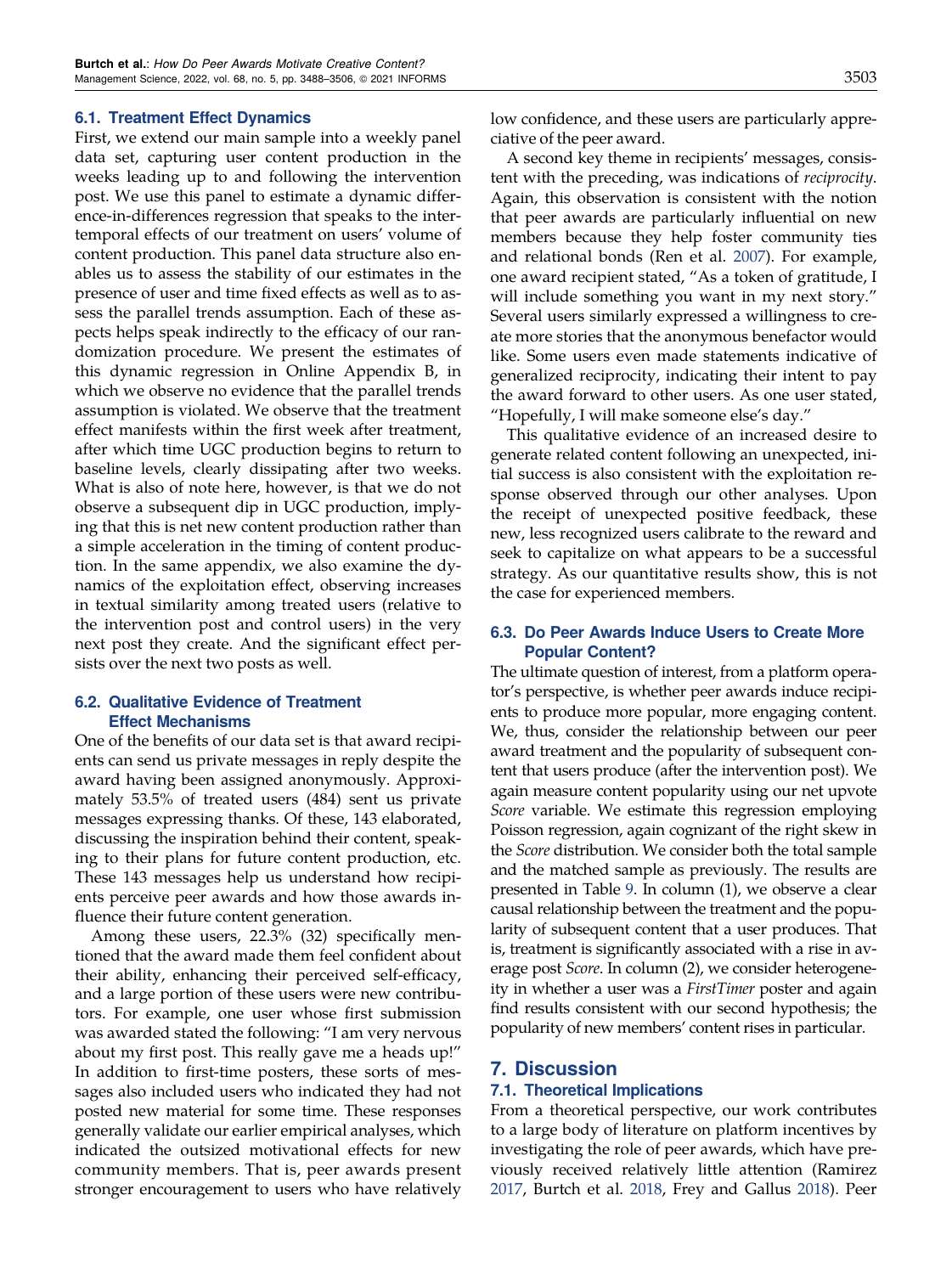|                               |             | Total sample | Matched sample |            |  |
|-------------------------------|-------------|--------------|----------------|------------|--|
| Variables                     | $(1)$ Score | $(2)$ Score  | $(3)$ Score    | (4) Score  |  |
| Treatment                     | $0.478^{+}$ | $-0.079$     | $0.899*$       | $-0.370$   |  |
|                               | (0.252)     | (0.221)      | (0.377)        | (0.255)    |  |
| <b>FirstTimer</b>             |             | $-0.869***$  |                | $-0.890**$ |  |
|                               |             | (0.237)      |                | (0.266)    |  |
| $Treatment \times FirstTimer$ |             | $1.366**$    |                | $2.195***$ |  |
|                               |             | (0.428)      |                | (0.528)    |  |
| Constant                      | 4.422***    | 4.696***     | $4.126***$     | $4.473***$ |  |
|                               | (0.136)     | (0.166)      | (0.142)        | (0.178)    |  |
| N                             | 607         | 607          | 358            | 358        |  |
| Wald $x^2$                    | $3.60^{+}$  | 21.18***     | $5.69*$        | $20.67***$ |  |

<span id="page-16-0"></span>Table 9. Effect of Treatment on Subsequent UGC Popularity (DV = Score; Poisson Regression)

Note. Robust standard errors in parentheses. \*\*\*p <  $0.001$ ; \*\*p <  $0.01$ ; \*p <  $0.05$ ;  $p$  <  $0.1$ .

awards are one of the only few available incentive tools that can be deployed at scale in niche-interest, open-ended contexts that accommodate users' subjective, personal preferences around creative content. Our work, thus, complements prior work in information systems, marketing, and management, not just by examining an understudied incentive tool, but also extending prior work to a context in which content cannot be readily evaluated against an objective, predefined set of criteria as is the case with content such as online reviews (Chen et al. [2017](#page-17-0)), question and answer communities (Kuang et al. [2019](#page-18-0)), or online encyclopedias (Restivo and Van De Rijt [2012](#page-18-0)). By employing a novel, longitudinal randomized field experiment, we establish the causal impacts of peer awards on users' future content production regarding both content quantity and novelty. Moreover, we provide novel empirical evidence about the dynamics and duration of the causal effects, demonstrating that peer awards yield net new content for the host platform rather than simply accelerating the production of content that would have arrived later.

Additionally, our work adds to platform incentive literature by offering a first consideration of the influence of peer awards on the underlying content-generation process, particularly in regard to the individual exploration–exploitation decision. Prior work has mainly focused on UGC production and generic, objective quality with an eye toward informational aspects (Qiao et al. [2017](#page-18-0), Khern-am-nuai et al. [2018](#page-18-0)). Because our work considers a context in which ideal content is not necessarily that which is informative or focused on a particular topic, we consider instead an alternative factor that has been proposed and shown to be predictive of popularity in a variety of UGC settings: content novelty. We also leverage various text-mining methods and large volumes of user content on Reddit to demonstrate the latter results. Methodologically, our study, thus, introduces alternative computational measures to the information science literature, which can be used to operationalize individual exploration and exploitation behavior in content creation contexts in a scalable way. Finally, our work contributes to the literature on individual exploration and exploitation (March [1991](#page-18-0); Lazear [2000a](#page-18-0), [b](#page-18-0); Rhee and Kim [2014;](#page-18-0) Baumann and Stieglitz [2014](#page-17-0)), investigating its role in the UGC creation process, an understudied yet relevant context (Lavie et al. [2010](#page-18-0)).

# 7.2. Managerial Implications

Our work highlights how peer awards can be useful as a platform incentive for fostering novel content in creative UGC settings, essentially shaping the crowd's contribution activity, to shift community focus toward more desirable content. This is in line with the notion proposed by Hukal et al. [\(2020\)](#page-18-0), that firms can stimulate activity in new, "thin" areas of the platform through opportunity signals. Our overarching finding is that peer awards are most useful for attracting and retaining new community members. Although the awards also encourage exploitation behavior, this is likely to be desirable because new users, in general, provide systematically more novel content. All of these benefits also come with the added boon of an additional revenue stream for the platform, Reddit. There are also implications for individuals who manage subcommunities within the platform. Moderators can employ peer awards (e.g., anonymously) to recognize and reward content they see as particularly desirable for the community. They can explicitly encourage new community members to remain who produce such content, and they can encourage users to continue producing more content, similar to that which was awarded.

Of course, there are important factors to bear in mind that may limit the benefits of peer awards. For example, although peer awards encourage new users to continue producing their initially more novel content, they may impede long-run exploration behavior. Second, although peer awards are indeed influential, their effects appear relatively short-lived, suggesting they should perhaps not be relied upon in isolation. Finally, they are predominantly effective only in influencing new members of the platform; this suggests that other interventions and policies are needed to sustain the motivation of longer-tenured users and to encourage those longertenured users to produce more novel material.

# 8. Conclusion and Future Work

Our findings imply a number of open questions that future work can seek to address. For example, there is very likely to be heterogeneity across community and subject-matter types as well as alternative peer award designs that would be important to understand. In terms of the former, in information-oriented communities,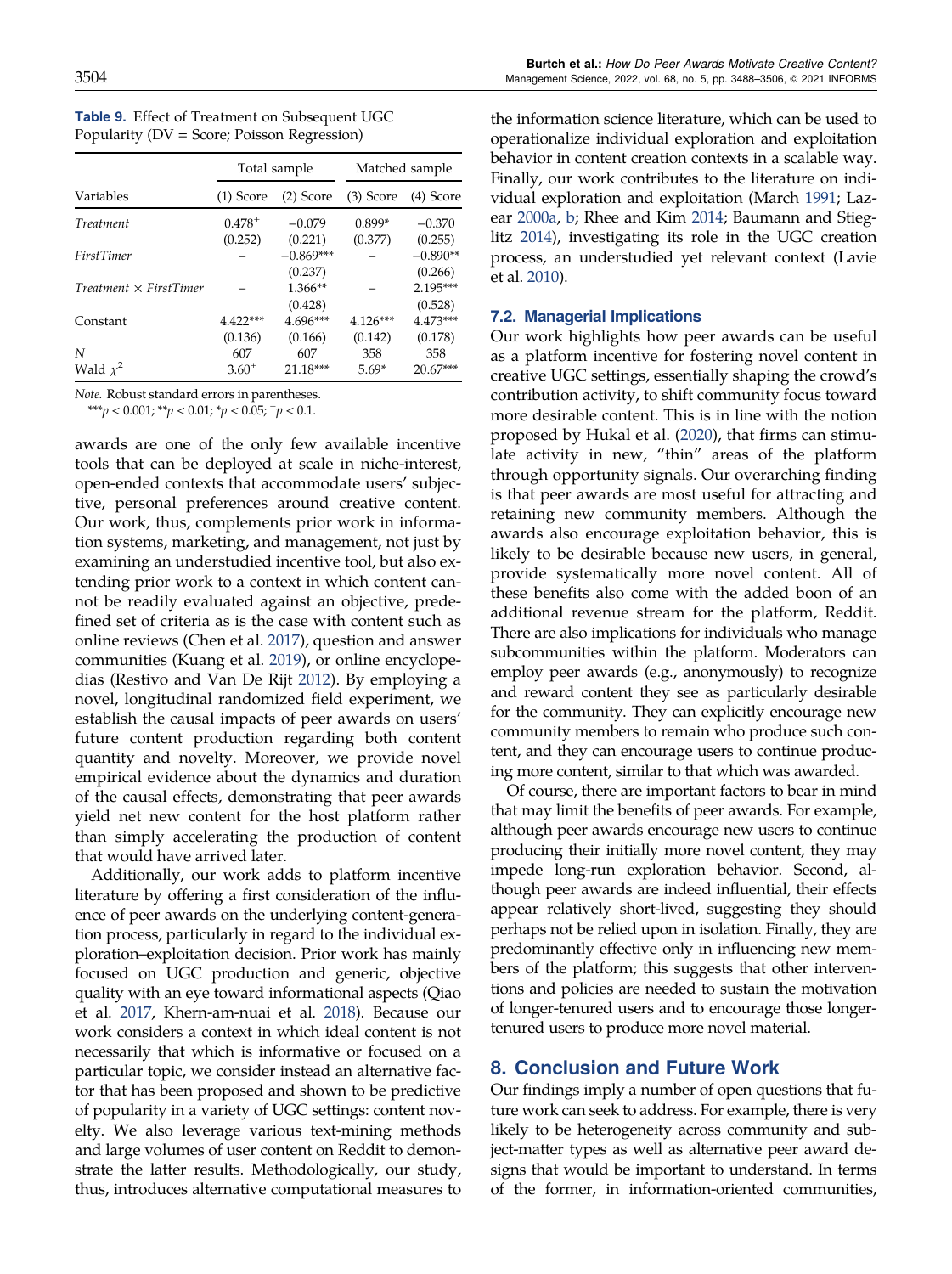<span id="page-17-0"></span>such as news or science, the impact of peer awards on UGC production and content similarity may be amplified or reversed. In terms of the latter, heterogeneity may arise depending upon award scarcity and intensity. As users receive more Gold, their excitement over receiving it may decrease, which may diminish the positive impact the awards have on UGC creation. Broadly, it is our hope that this work will stimulate a new stream of research that focuses predominantly on creativity-oriented UGC and the tools available to platform operators that can help shape such content.

### **Acknowledgments**

The authors thank the department editor, Chris Forman; the anonymous associate editor; and three reviewers for the constructive feedback, which has enhanced the quality of the work. This work also benefited from feedback received from seminars and workshops at Facebook Research, University of Washington, University of Utah, Georgia State University, University of Rochester, University of Arizona, Goethe University, University of Houston, Boston College, Boston University, University of North Carolina at Charlotte, University of Illinois at Urbana Champaign, Temple University, Hong Kong Polytechnic University, Warwick University, Tel Aviv University, IE University, and Harbin Institute of Technology. The authors contributed equally to the work, and the names are listed alphabetically.

### **Endnotes**

<sup>1</sup> In Online Appendix E, we provide empirical evidence, based on measures of textual similarity, that indicates (1) new users produce systematically more novel content (compared with peers) and (2) novel content receives systematically more engagement from other members of the community. These observations, although correlational, are consistent with prior literature.

<sup>2</sup> We demonstrate evidence consistent with their result in our own sample in our secondary analyses section.

<sup>3</sup> Please see [https://www.redditinc.com/,](https://www.redditinc.com/) accessed in September 2020.

<sup>4</sup> A note about ethics and data fair use: (a) institutional review board approval for this experiment was obtained before we carried out the experiment, and (b) data collection in this study follows Reddit's API guidelines and is within the website's terms of use.

<sup>5</sup> Data were retrieved from <http://redditlist.com/> in September 2020.

<sup>6</sup> Link karma is a proxy for the user's net cumulative post score.

<sup>7</sup> Comment karma is a proxy for the user's net cumulative comment score.

<sup>8</sup> The platform operator's concern is, of course, contemporaneous novelty. As we ultimately demonstrate, peer awards are particularly effective at motivating new members, and they drive those new members to engage in exploitation behavior. However, if new members generate systematically more (contemporaneously) novel content, this constellation of results may be desirable. To support our interpretation of these results as jointly demonstrating the novelty-inducing benefits of peer awards, in Online Appendix E, we present secondary analyses in which we demonstrate both that (i) new community members generate content that exhibits systematically more contemporaneous novelty (consistent with the prior innovation literature) and (ii) content that exhibits contemporaneous novelty is systematically more popular and attracts systematically more engagement from the community.

<sup>9</sup> In the implementation, following the commonly used weighting approach (Robertson [2004\)](#page-18-0), we apply normalization based on inverse document frequency (IDF),  $\text{idf}(t) = \log[(1 + n)/(1 + df(4)) + 1]$ , to accommodate the linear increase of IDF and to prevent divisions by zero.

<sup>10</sup> In Online Appendix C, we also consider an alternative approach to operationalizing textual self-novelty. Rather than considering selfnovelty relative to the intervention post, there we consider self-novelty relative to all pretreatment posts. We observe consistent results.

### **References**

- Allan J, Wade C, Bolivar A (2003) Retrieval and novelty detection at the sentence level. Proc. 26th Annual Internat. ACM SIGIR Conf. Res. Development Inform. Retrieval (Association for Computing Machinery, New York), 314–321.
- Anderson NR, Gasteiger RM (2008) Innovation and creativity in organizations: Individual and work team research findings and implications for government policy. Nooteboom B, Stam E, eds. Micro-Foundations for Innovation Policy, vol. 18 (Amsterdam University Press, Amsterdam), 249–271.
- Azoulay P, Stuart T, Wang Y (2013) Matthew: Effect or fable? Management Sci. 60(1):92–109.
- Balsmeier B, Fleming L, Manso G (2017) Independent boards and innovation. J. Financial Econom. 123(3):536–557.
- Baumann O, Stieglitz N (2014) Rewarding value-creating ideas in organizations: The power of low-powered incentives. Strategic Management J. 35(3):358–375.
- Burtch G, Ghose A, Wattal S (2016) Secret admirers: An empirical examination of information hiding and contribution dynamics in online crowdfunding. Inform. Systems Res. 27(3):478–496.
- Burtch G, Hong Y, Bapna R, Griskevicius V (2018) Stimulating online reviews by combining financial incentives and social norms. Management Sci. 64(5):2065–2082.
- Cabral L, Li L (2015) A dollar for your thoughts: Feedback-conditional rebates on eBay. Management Sci. 61(9):2052–2063.
- Carmel D, Roitman H, Yom-Tov E (2012) On the relationship between novelty and popularity of user-generated content. ACM Trans. Intelligent Systems Tech. 3(4):Article 69.
- C¸elen B, Kariv S, Schotter A (2010) An experimental test of advice and social learning. Management Sci. 56(10):1687–1701.
- Chen PY, Hong Y, Liu Y (2017) The value of multidimensional rating systems: Evidence from a natural experiment and randomized experiments. Management Sci. 64(10):4629–4647.
- Chen Y, Harper FM, Konstan J, Li SX (2010) Social comparisons and contributions to online communities: A field experiment on Movielens. Amer. Econom. Rev. 100(4):1358–1398.
- Deci EL, Ryan RM, eds. (2002) Overview of self-determination theory: An organismic dialectical perspective. Handbook of Self-Determination Research (University of Rochester Press, Rochester, NY), 3–33.
- Deci EL, Koestner R, Ryan RM (1999) A meta-analytic review of experiments examining the effects of extrinsic rewards on intrinsic motivation. Psych. Bull. 125(6):627–668.
- Døjbak Håkonsson D, Eskildsen JK, Argote L, Mønster D, Burton RM, Obel B (2016) Exploration versus exploitation: Emotions and performance as antecedents and consequences of team decisions. Strategic Management J. 37(6):985–1001.
- Ederer F, Manso G (2013) Is pay for performance detrimental to innovation? Management Sci. 59(7):1496–1513.
- Eisenberger R, Armeli S (1997) Can salient reward increase creative performance without reducing intrinsic creative interest? J. Personality Soc. Psych. 72(3):652–663.
- Eisenberger R, Rhoades L (2001) Incremental effects of reward on creativity. J. Personality Soc. Psych. 81(4):728–741.
- Frey BS, Gallus J (2018) Volunteer organizations: Motivating with awards. Ranyard R, ed. Economic Psychology (John Wiley & Sons, Hoboken, NJ), 275–286.